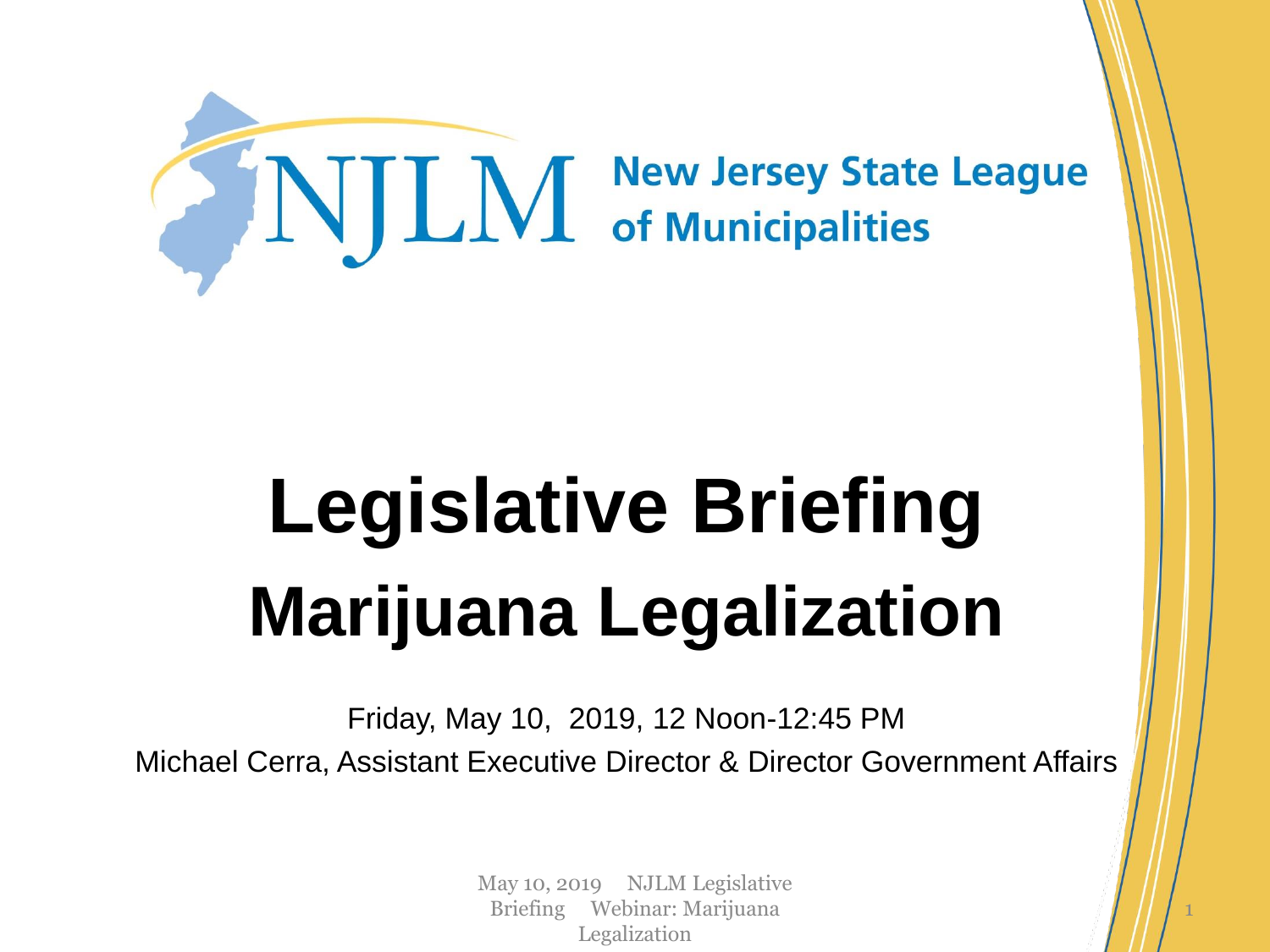# **AGENDA**

#### **≻ Current Status**

### $\triangleright$  Need to Engage

### $\triangleright$  Overview of Legislation

#### **≻ Questions**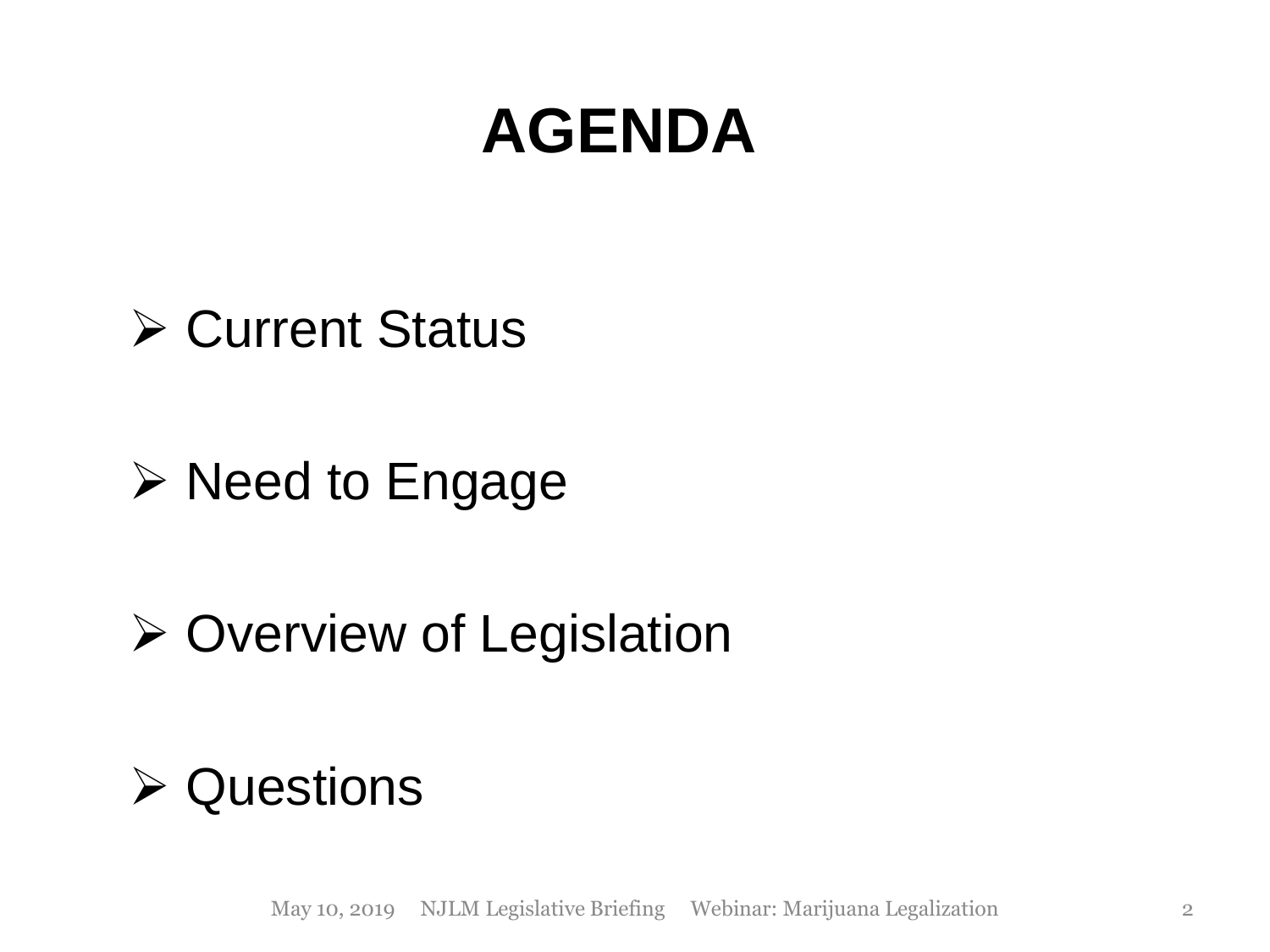# **CURRENT STATUS**

- ▶ [S-2703](https://www.njleg.state.nj.us/2018/Bills/S3000/2703_R1.PDF) & [A-4497](https://www.njleg.state.nj.us/2018/Bills/a4500/4497_i1.pdf) "New Jersey Cannabis Regulatory and Expungement Aid Modernization Act."
- ▶ 2<sup>nd</sup> Reading in each house; pulled from floor votes on March 25. Assembly appears to have the needed 41 votes to pass.
- $\triangleright$  Not enough votes in the Senate: depending on who you ask, Senate is anywhere from 1-5 votes short.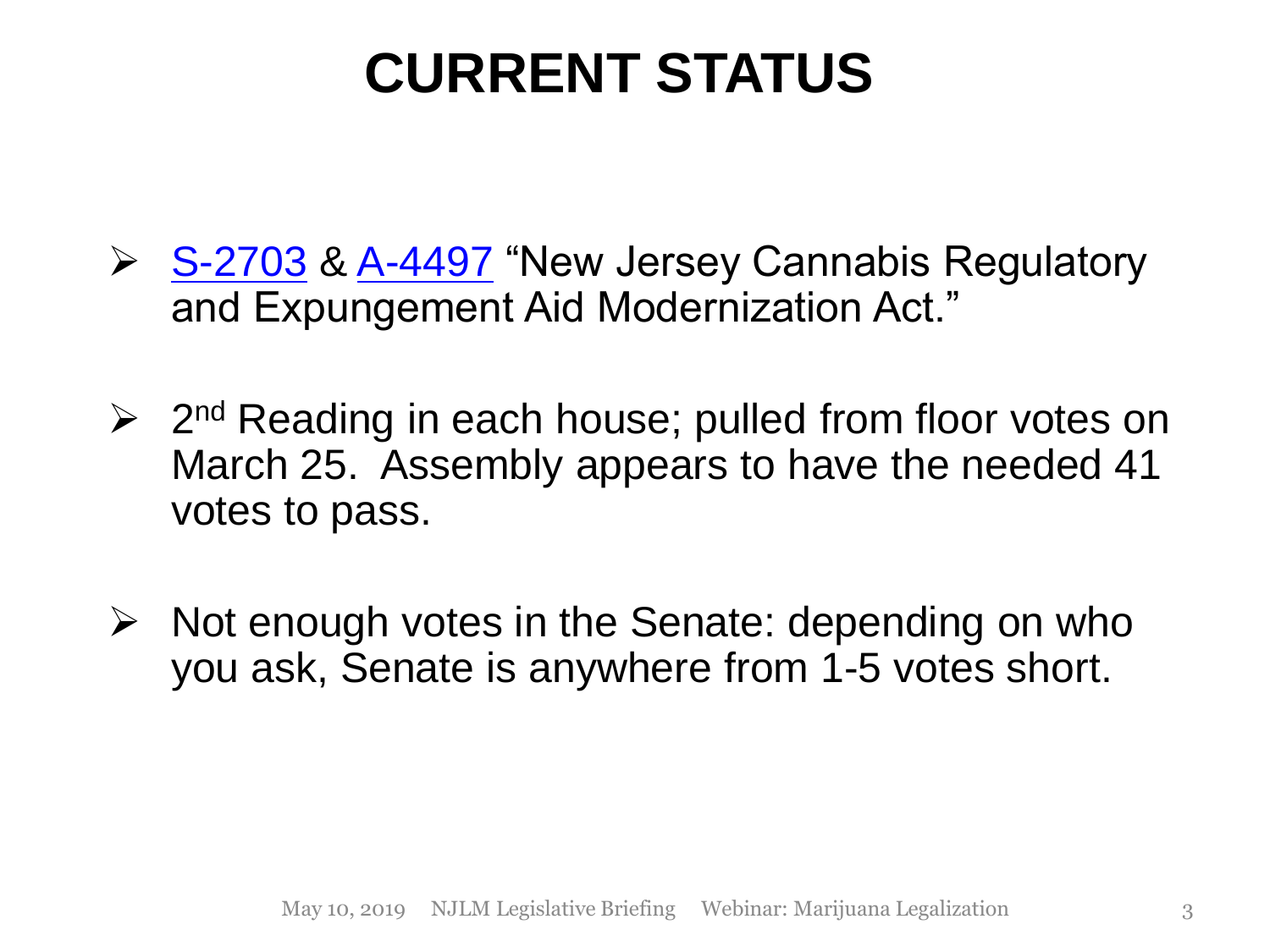# **CURRENT STATUS: NEXT STEPS?**

- $\triangleright$  Plan A: Vote later this month and put on Governor's desk by end of month. Still a possibility, but increasingly unlikely.
- $\triangleright$  Plan B: Lacking votes to pass adult recreational legalization, Legislature could separate and fast track medical marijuana expansion, comparable to the current S-10. This could set up the full Legislature to circle back to adult use after November elections in "lame duck."
- $\triangleright$  Plan C: Governor Executive Order and administrative action to expand medical marijuana. This would not necessarily preclude Legislature to act, possibly lame duck.
- Plan ???: 2020 Statewide Ballot Referendum a possibility, but not the first choice. Preference would be to avoid 2019 referendum.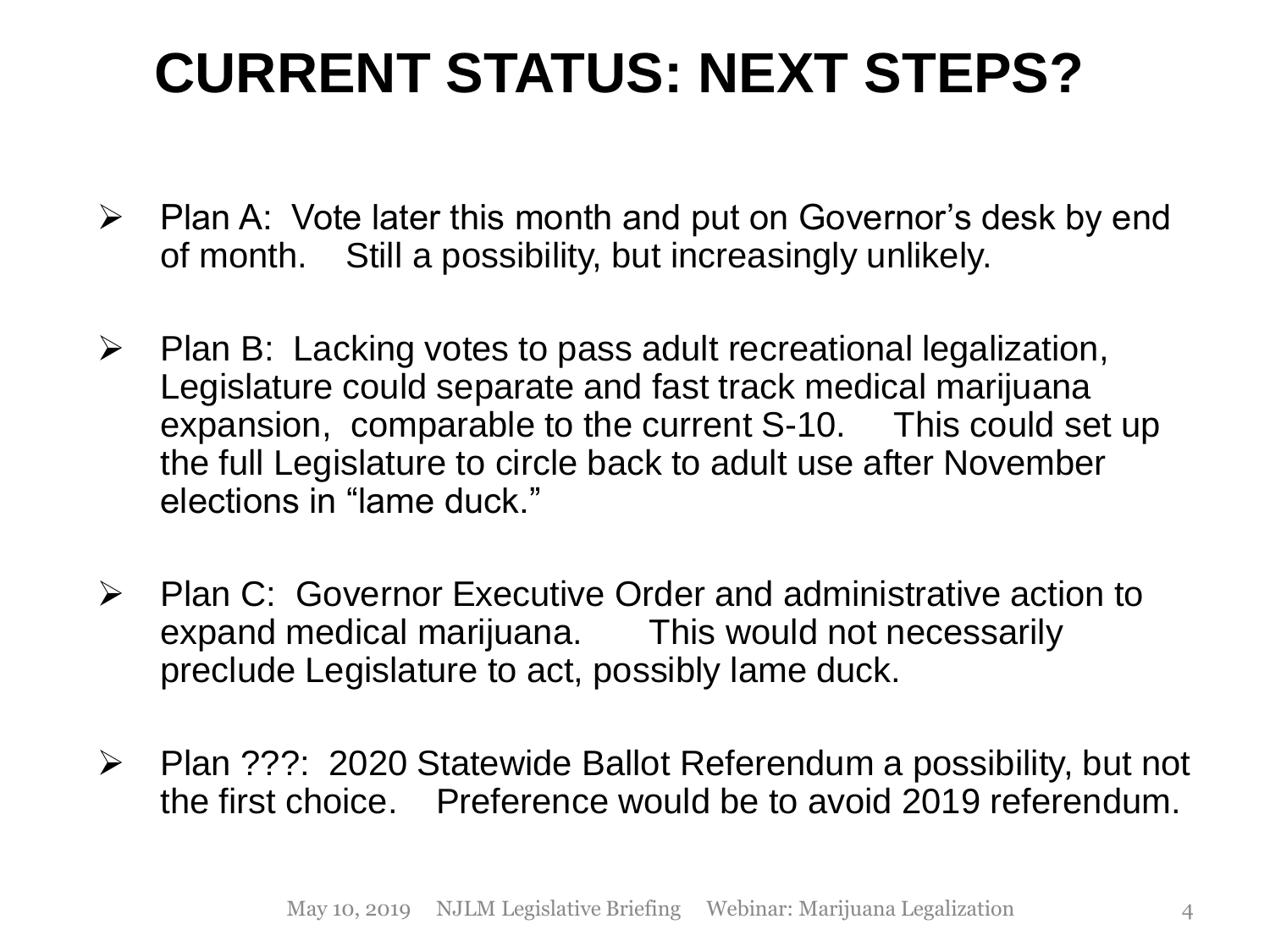#### **NEED TO ENGAGE**

- Despite significant setbacks, adult use recreational legalization seems likely at some point; it may be a matter of when.
- $\triangleright$  As soon as the ink is dry, this becomes a local issue.
- $\triangleright$  Implemented on a municipality-by-municipality basis
- $\triangleright$  Municipalities must consider:
	- $\triangleright$  Opt in or Opt out--180 days to opt out or you opt-in by default.
	- $\triangleright$  Local Option Tax
		- Will you be able to offset your costs?
	- Municipal Land Use Law (MLUL) impacts?
	- $\triangleright$  Expungement

May 10, 2019 NJLM Legislative Briefing Webinar: Marijuana Legalization 5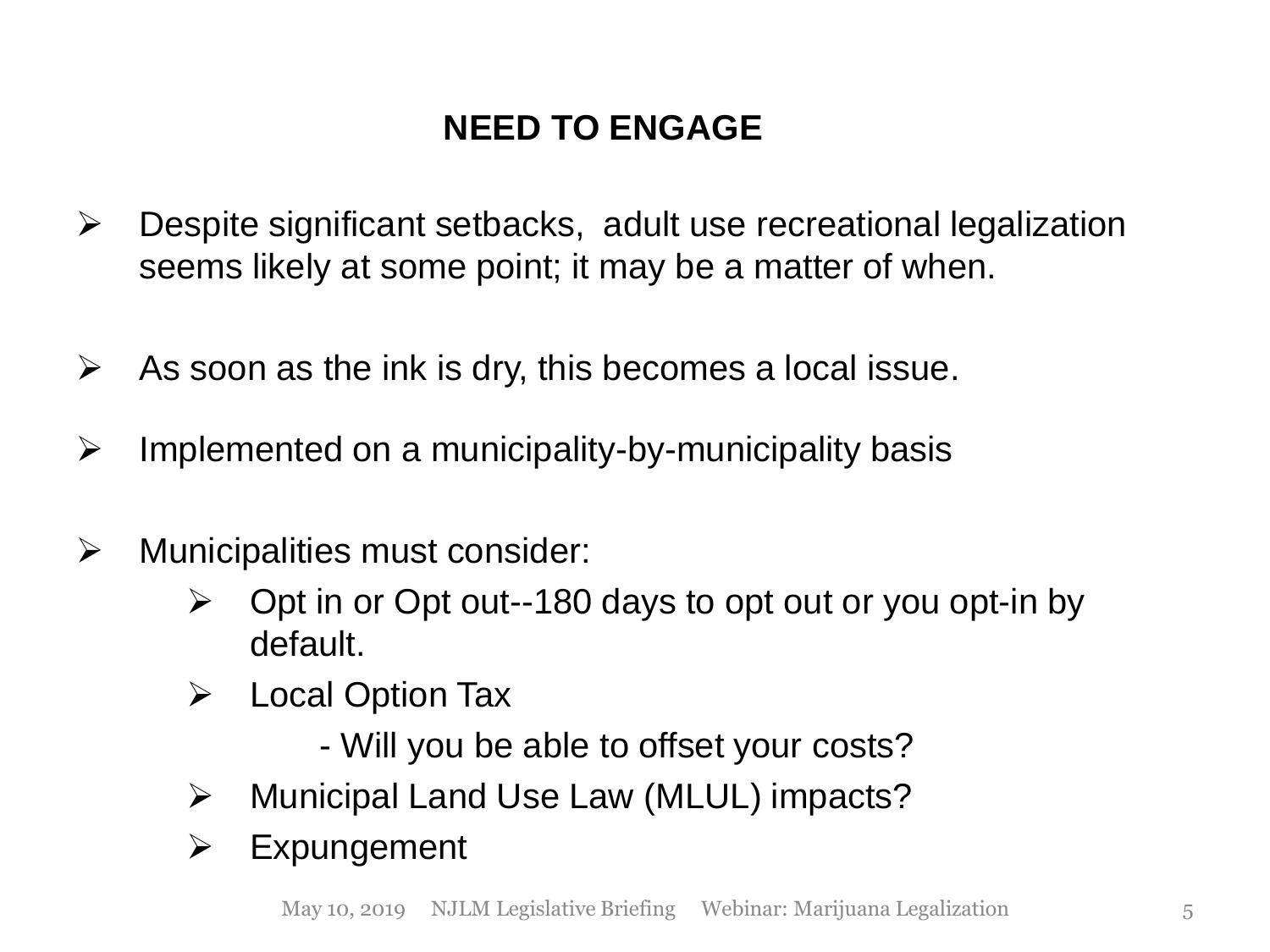

**New Jersey State League of Municipalities** 



#### **Additional Information:**

- NJLM Cannabis Legalization: www.njlm.org/cannabis
- Breaking Down the Cannabis Legislation
- D Local Cannabis Tax: www.njlm.org/cannabis1
- D Local Regulation: www.njlm.org/cannabis2
- □ Expungement: www.njlm.org/cannabis3

#### **Cannabis Info Sheet (April 2019)**

The Legislature is considering a bill (A-4497/S-2703) legalizing the adult recreational use of cannabis. The bill would create among other things four types of cannabis licenses, a \$42 per ounce tax on cannabis at the last point of sale before retail, and a newly established Cannabis Control Commission to oversee the issuance of licensing. Included in the conversation of legalization is expungement. While not taking a position on the issue of legalization itself, NJLM champions measures to facilitate municipal implementation of legalization if it were to become a reality.

#### **Local Tax**

Municipalities will be able to enact a local tax on recreational cannabis of 2% on growers and processors, 1% on wholesalers, and 3% on retailers on the receipts from each sale. The tax would be collected by the municipality.

#### **Expungement**

Cannabis-related offenses of up to 5 pounds will be expunged, with a two-tier process of expedited expungement system in place within 9 months of the effective date of the Act. Sentences of those currently incarcerated or on probation will be vacated. Either in Superior Court, where expungement filling fees will be waived and the state provides funding, or virtual expungement, which will prohibit consideration of past cannabis offenses, including applications for employment, state professional licenses etc.

#### **Local Control**

In addition to opt-out of commercial cannabis, municipalities will be able to enact regulations governing the time of operation, location, manner and the number of cannabis establishments. Municipalities will also be able to establish civil penalties for violation of such ordinances and regulations. Within 7 days of an application for licensing, the Cannabis Control Commission will notify the municipality. In turn the municipality determines and informs the State if the application complies with the local regulations.

#### **Opting Out**

Municipalities will have 180 days from the effective date of the Act to opt out of any or all license types by ordinance. Any existing ordinance prohibiting commercial cannabis sales or transactions will be null and void. After 5 years, municipalities must either pass the same ordinance again or amend it accordingly. It is our understanding and that if you opt-out within 180 days of the effective date of the Act, you may opt-in at a later date by ordinance.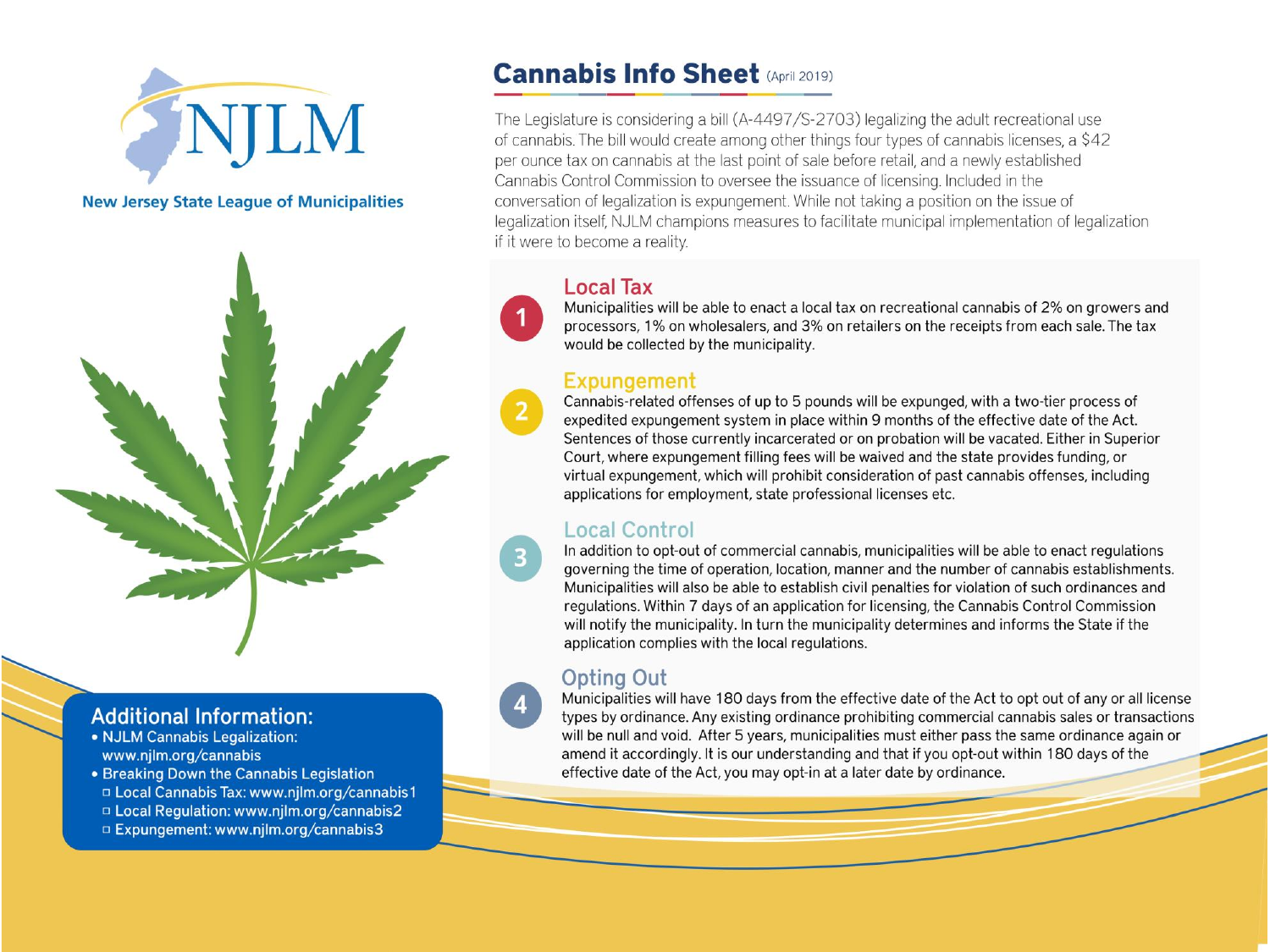#### **OVERVIEW OF S2703, KEY DEFINITIONS**

 $\triangleright$  Definitions (Section 3, page 14, lines 13-16)

"Cannabis establishment"

- a cannabis grower (cultivation facility),

- a cannabis processor (production manufacturing facility),

- a cannabis wholesaler, or

- a cannabis retailer.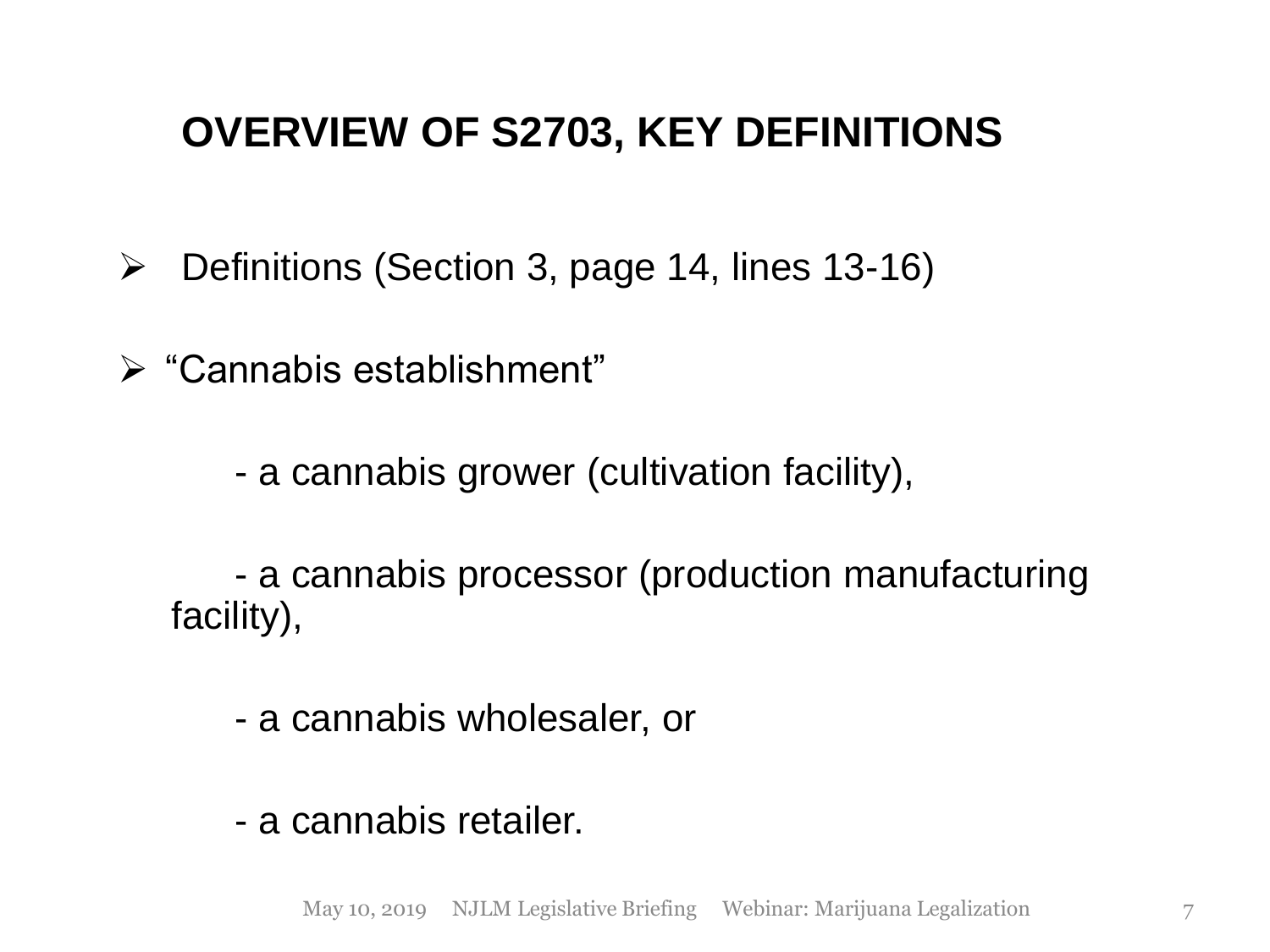#### **Four type of licenses:**

- 1) Grower (Class 1) grows, cultivates or produces…may sell to other growers, processors, wholesaler or retailers but not consumers…can also be referred to as "cannabis cultivation facility."
- 2) Processor (Class 2) processes cannabis items by purchasing cannabis, manufacturing, preparing, and packaging cannabis items and selling to other processors, wholesalers, or retailers but not consumers…can also be referred to as "cannabis product manufacturing facility."
- 3) Wholesale (Class 3) sells cannabis items or paraphernalia for the purpose of resale to either wholesaler or retailer.
- 4) Retail (Class 4) purchases cannabis from grower and cannabis items from processor or wholesaler and sells them to consumers from a retail store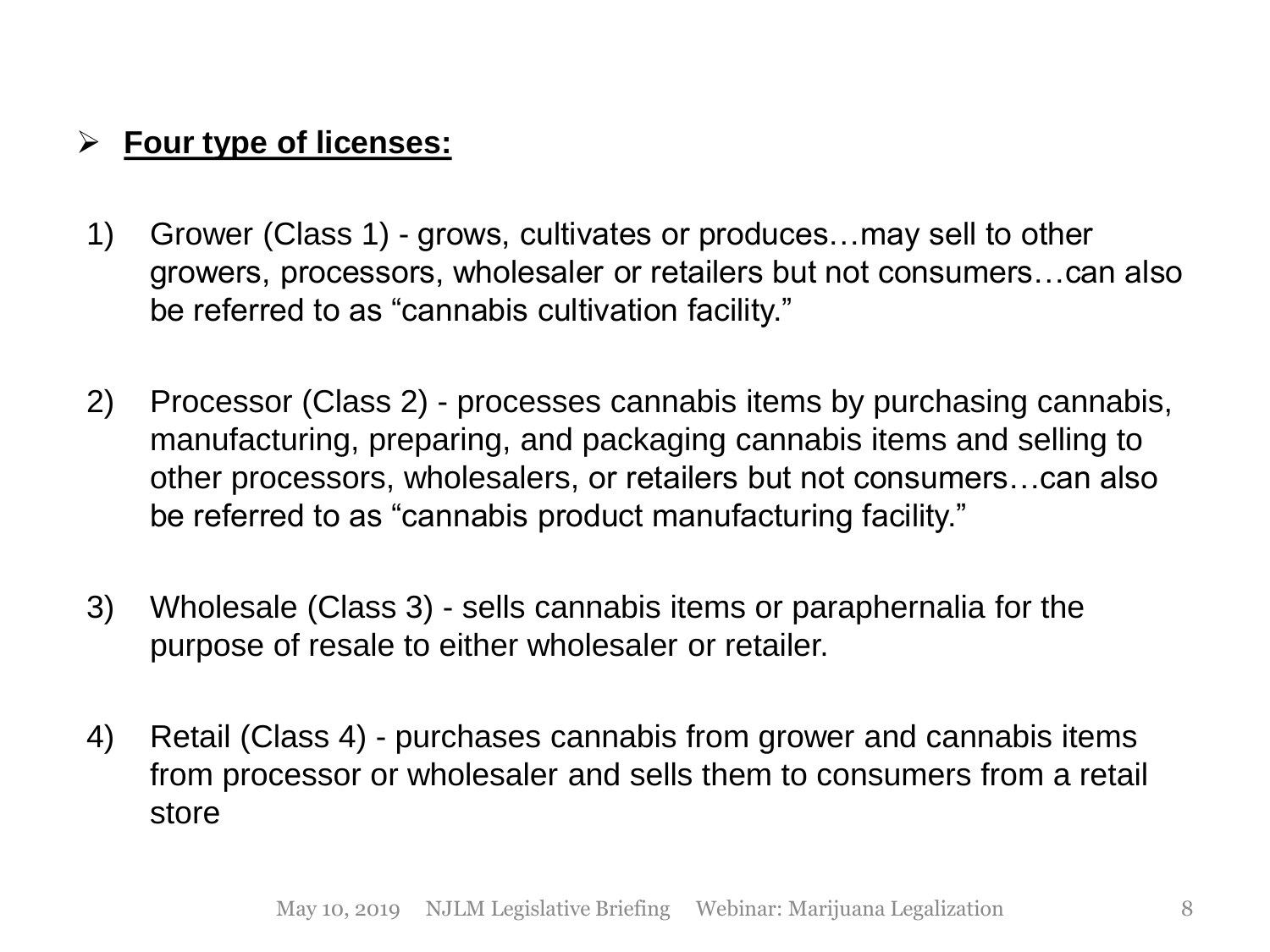### **OVERVIEW OF LEGISLATION MAJOR PROVISIONS**

- $\triangleright$  All references to marijuana are replaced with "cannabis."
- $\geq$  Legalizes possession or use for  $\geq$  21 years of age for one ounce or less.
- $\triangleright$  Possession/use by those under 21 is illegal.
- $\triangleright$  Very general comment: Use in public is treated like smoking and alcohol.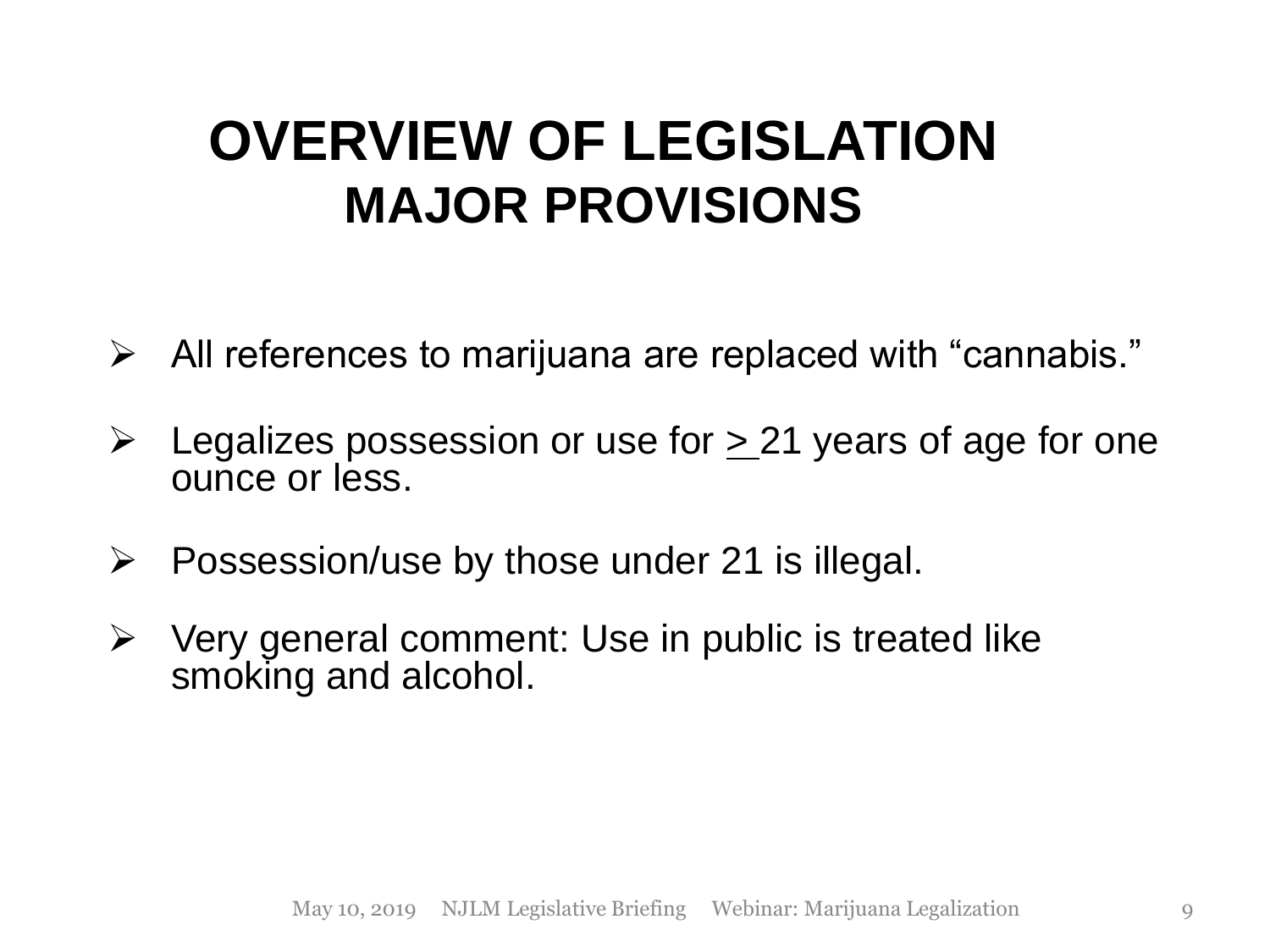**OVERVIEW OF LEGISLATION CANNABIS REGULATORY COMMISSION** SECTION 7, PAGE 14

5 Full-Time Member Commission Chair, 2 members appointed by the Governor.

1 Member Appointed by Governor, upon recommendation of Senate President.

1 Members Appointed by Governor, upon recommendation of Assembly Speaker.

In, but not of, Department of Treasury.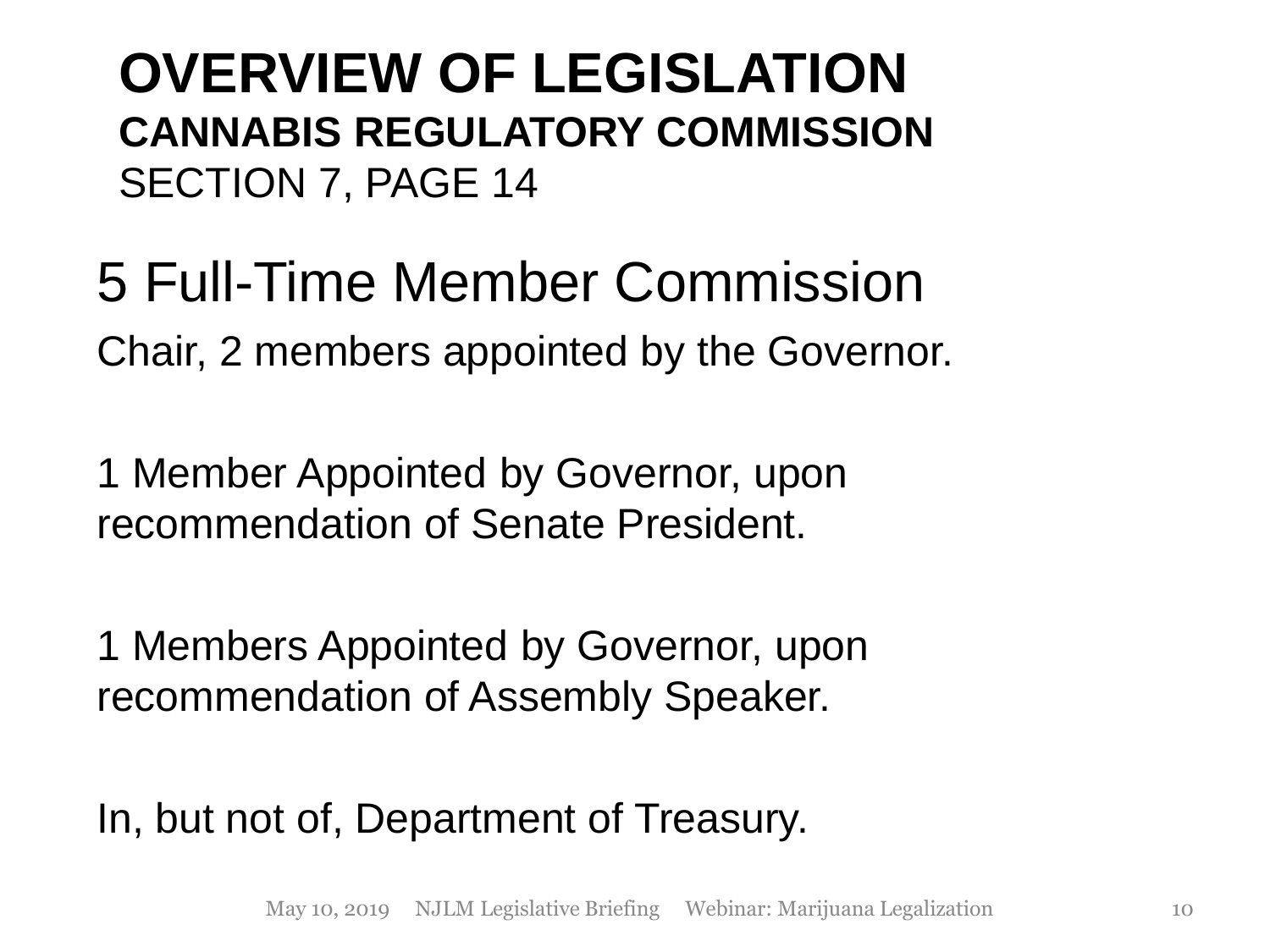#### **OVERVIEW OF LEGISLATION CANNABIS REGULATORY COMMISSION**

#### $\triangleright$  Regulate

- $\triangleright$  Purchase, sale, production, processing, packaging, transportation, and delivery
- $\triangleright$  Use for scientific, pharma, manufacturing, mechanical, industrial
- $\triangleright$  Prohibit advertising that
	- $\triangleright$  Appeals to minors
	- $\triangleright$  Promotes excessive use
	- $\triangleright$  Promotes illegal behavior
- $\triangleright$  Grant, deny, suspend, cancel licenses

 $\triangleright$  Investigate and assist prosecution of violations.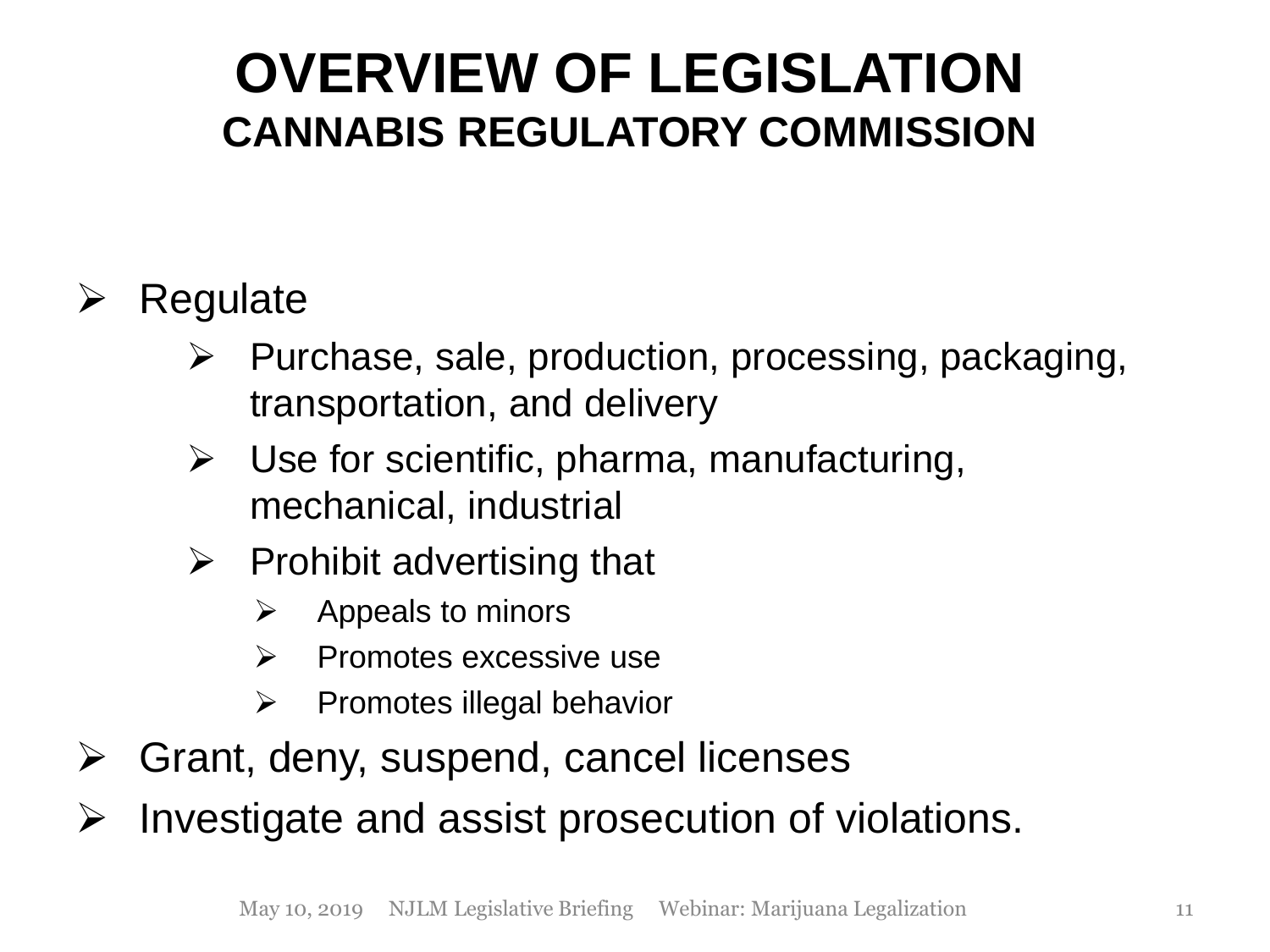#### **OVERVIEW OF LEGISLATION CANNABIS REGULATORY COMMISSION**

Commission to include an Office of Minority, Disabled Veterans, and Women Cannabis Business Development (Section 9, page 22)

• Promote participation in industry for persons from socially and economically disadvantaged communities, including by prospective and existing minority-owned and women-owned businesses.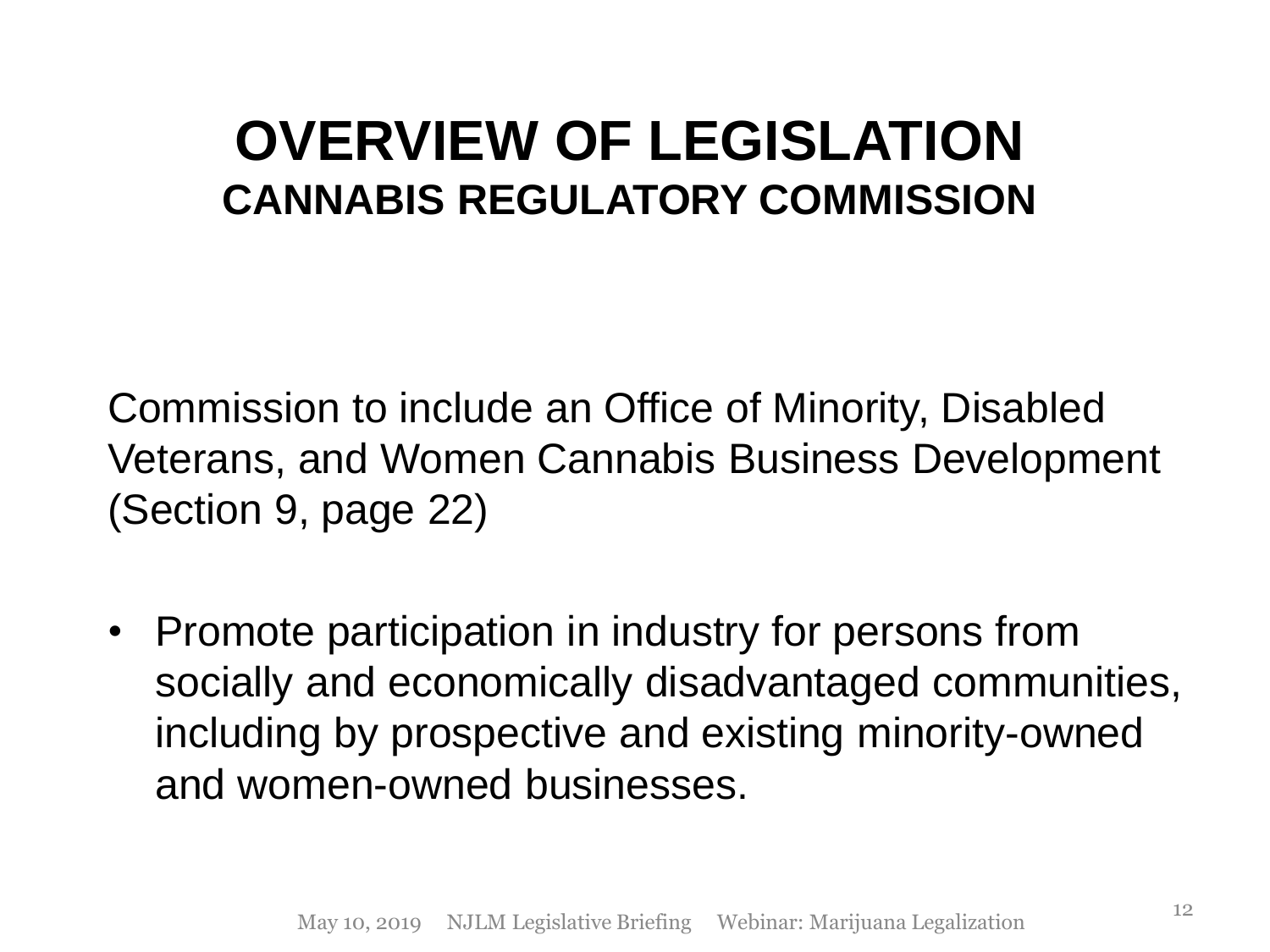#### **OVERVIEW OF LEGISLATION CANNABIS REGULATORY COMMISSION**

35% to be conditional licenses, includes any conditional license that was subsequently replaced with a full, annual license.

Issued only to applications which present ownership structure with "significantly involved person," i.e., owns at least a 5% investment interest or is a member of a group who holds at least a 20% interest and would have controlling authority; must be a New Jersey Resident for at least 2 years.

At least 10% of each license type and at least 25% of overall number of licenses must be issued to "microbusinesses."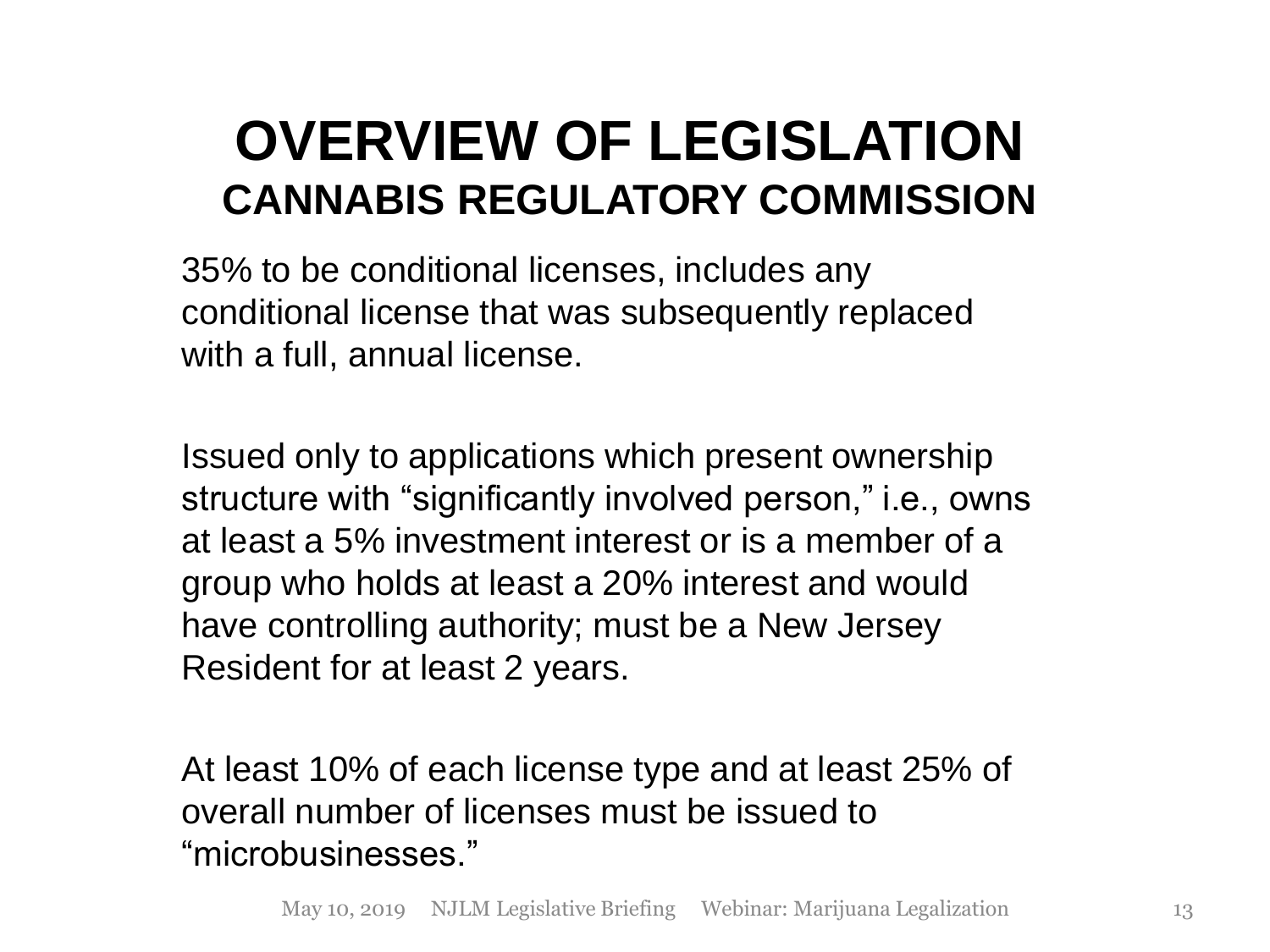### **OVERVIEW OF LEGISLATION MICRO BUSINESSES**

Section 3, Definitions page 8

- Licensed cannabis grower, processor, wholesale, or retailer
- $\triangleright$  That may only
	- $\triangleright$  employ no more than 10 employees
	- $\triangleright$  occupy no more than 2,500 square feet... for grower measured horizontal plane with no plant above 24 feet
	- $\triangleright$  possess no more than 1,000 plants per month
	- $\triangleright$  processor processes no more than 1,000 pounds in dried form each month
	- $\triangleright$  wholesaler acquire for resale 1,000 pounds in dried form, or any combination, each month
	- $\triangleright$  retail sale acquire for retail sale no more than 1,000 pounds in dried form, or any combination thereof, each month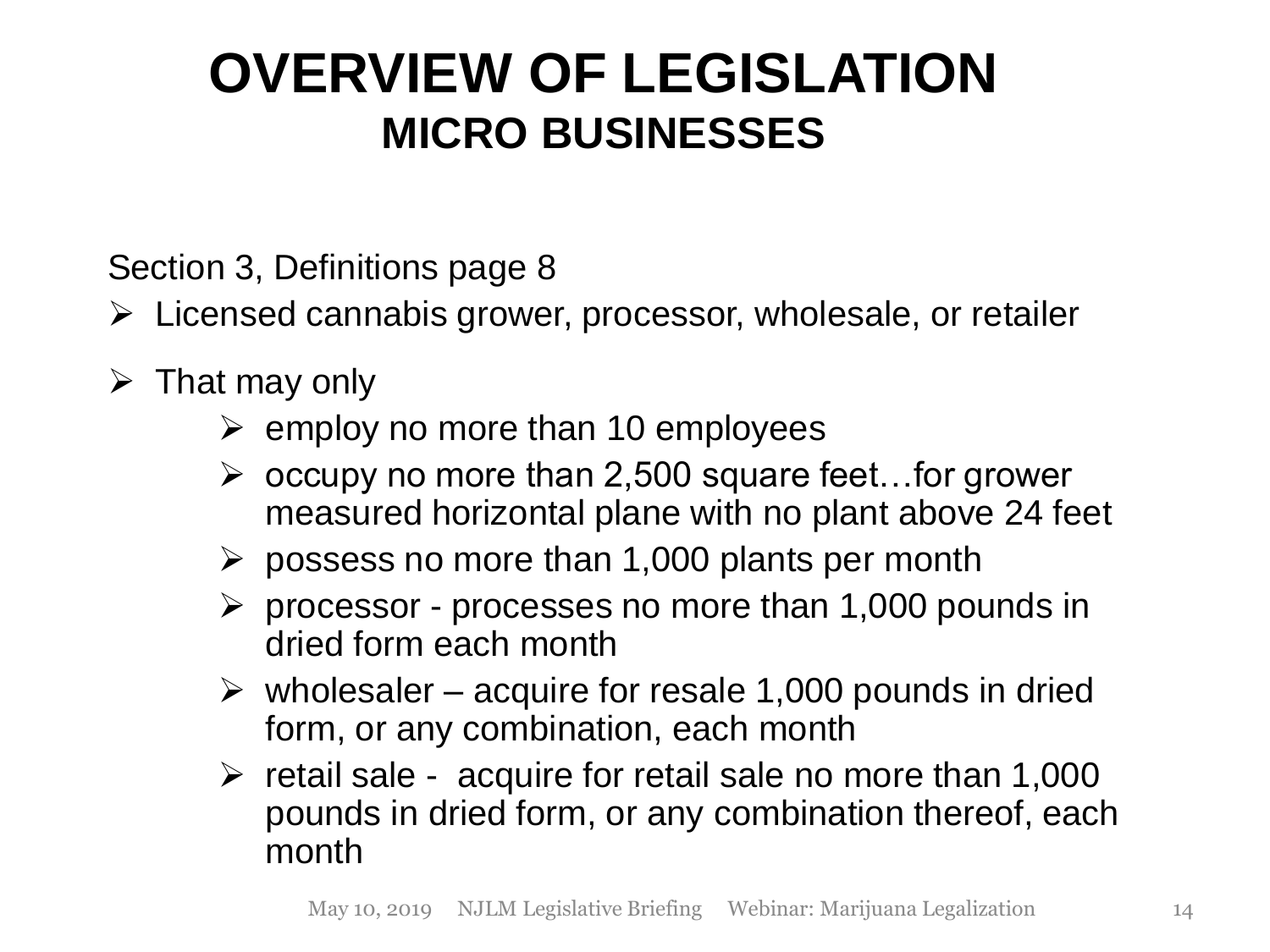#### **OVERVIEW OF LEGISLATION SECTION 19, STATE TAXATION**

- $\triangleright$  State Tax = \$42 per ounce collected by the State. This replaces existing sales tax.
- $\triangleright$  Medical Marijuana Exempted from all taxation.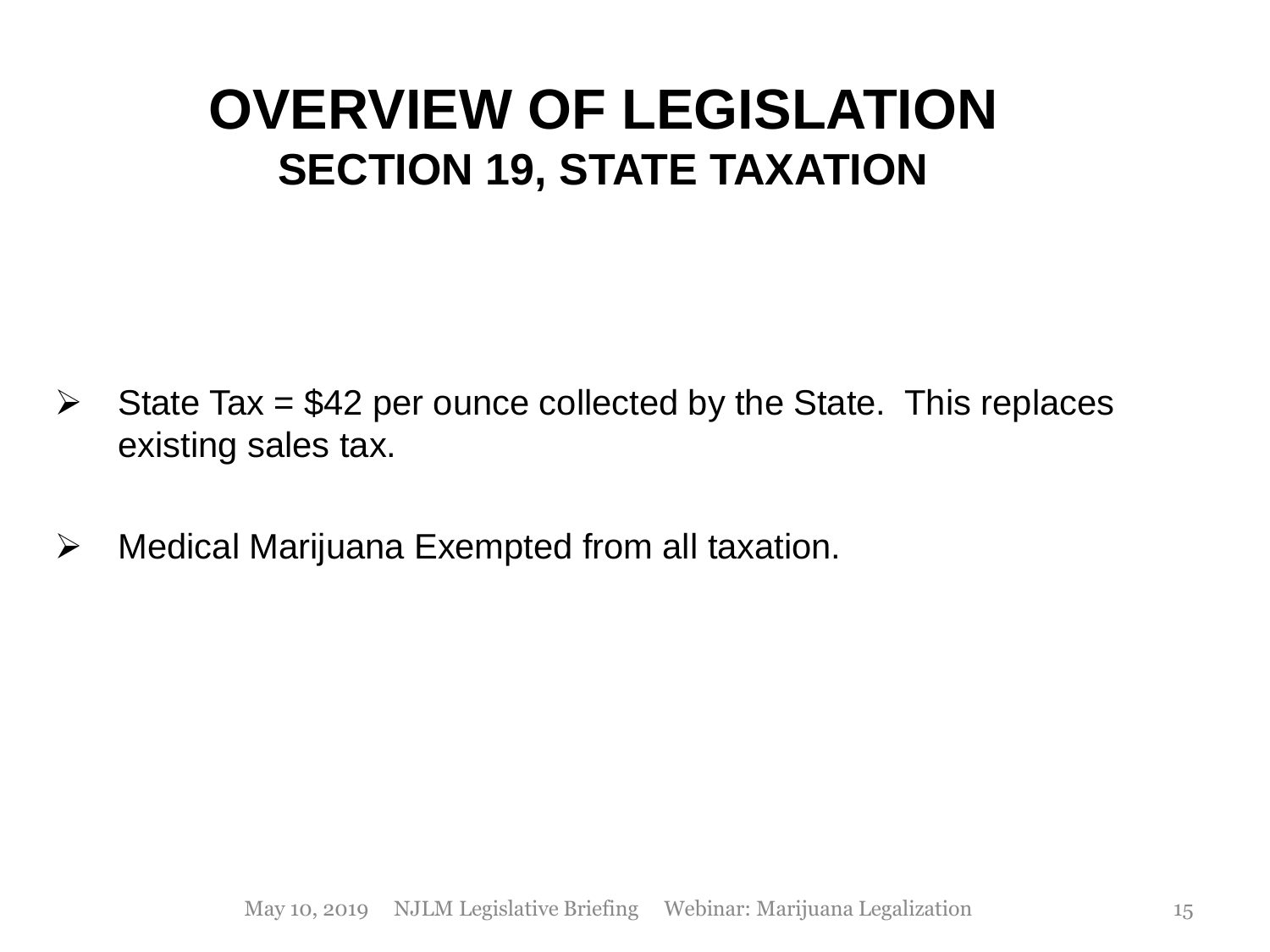#### **OVERVIEW OF LEGISLATION JUMP AHEAD TO SECTION 81**

- Section 81 (page 169) creates "Cannabis Regulatory and Expungement Aid Modernization Fund" Subject to annual Appropriations Act
- $\triangleright$  "oversee the development, regulation and enforcement of activities associated with the personal use of cannabis…"
- to…"*defray costs, in an amount determined by the Legislature in the annual appropriations act or any other act, associated with the filing and review of applications for persons seeking expedited expungement relief…"*
- $\triangleright$  "... reimburse the expense incurred by any county or municipality for the training costs associated with the attendance and participation of a police officer….as a Drug Recognition Expert
- $\triangleright$  Also.... "to defray costs....associated with the filing and review of applications for person seeking expedited expungement relief pursuant to Section 47.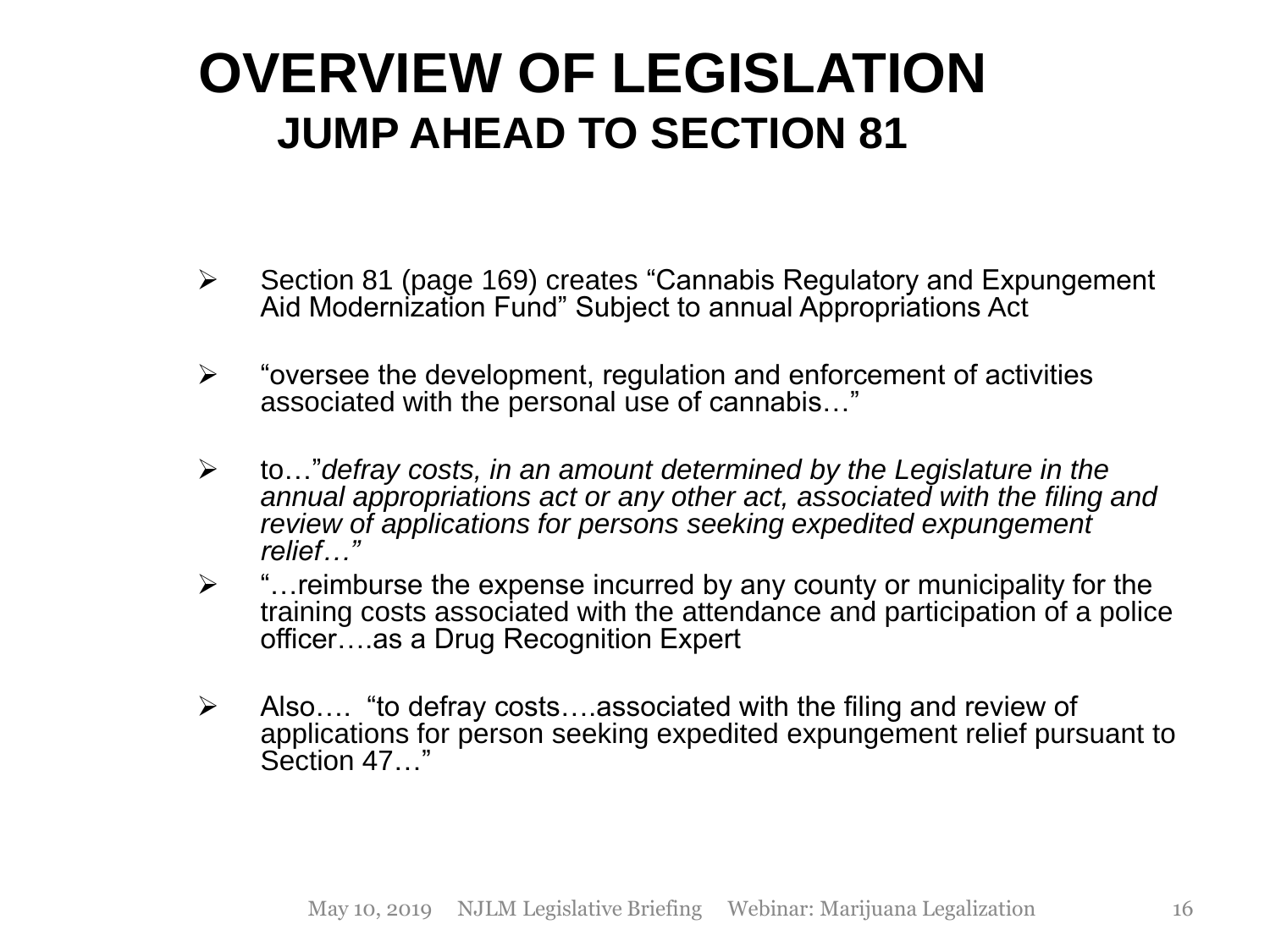#### **OVERVIEW OF LEGISLATION BACK TO SECTION 18 TAXATION**

- Cannabis Grower cannot be on assessed Farmland.
- $\triangleright$  Prohibits any licenses from receiving:
	- $\triangleright$  State Economic Incentives
	- Local Economic Incentives
- $\triangleright$  Retail location can not be a certified seller within a Urban Enterprise Zone (UEZ).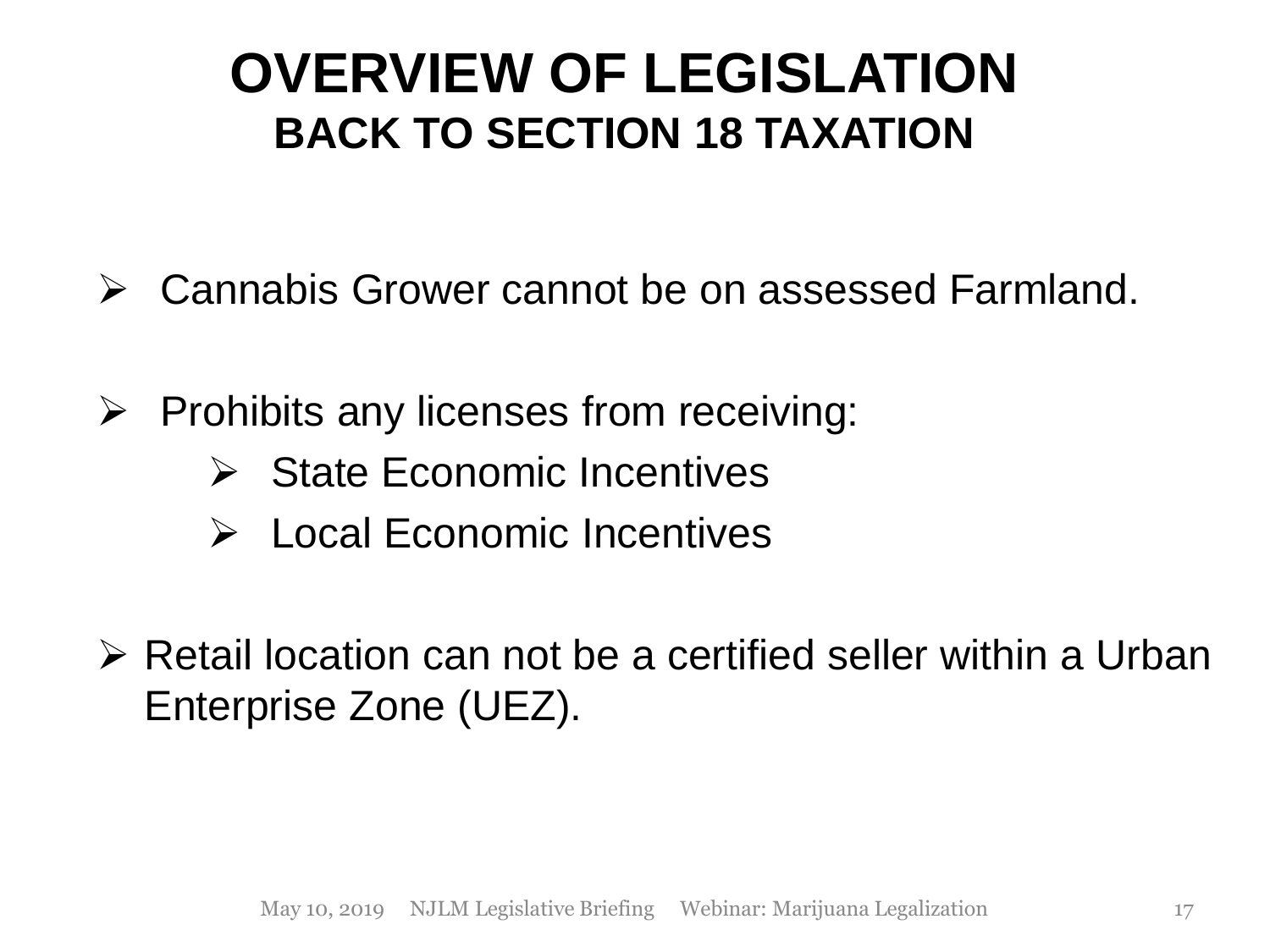## **MAJOR LOCAL ISSUES**

Section 21, page 54

- $\triangleright$  Permits municipalities to assess and collect local transfer tax
	- On sales by a **cannabis establishment.**
	- $\triangleright$  On cannabis or cannabis products sold.
	- *Collected by the cannabis establishment and remitted to the CFO in a manner prescribed by the municipality.*
	- $\triangleright$  Local option tax can be assessed on any or all licensed establishments.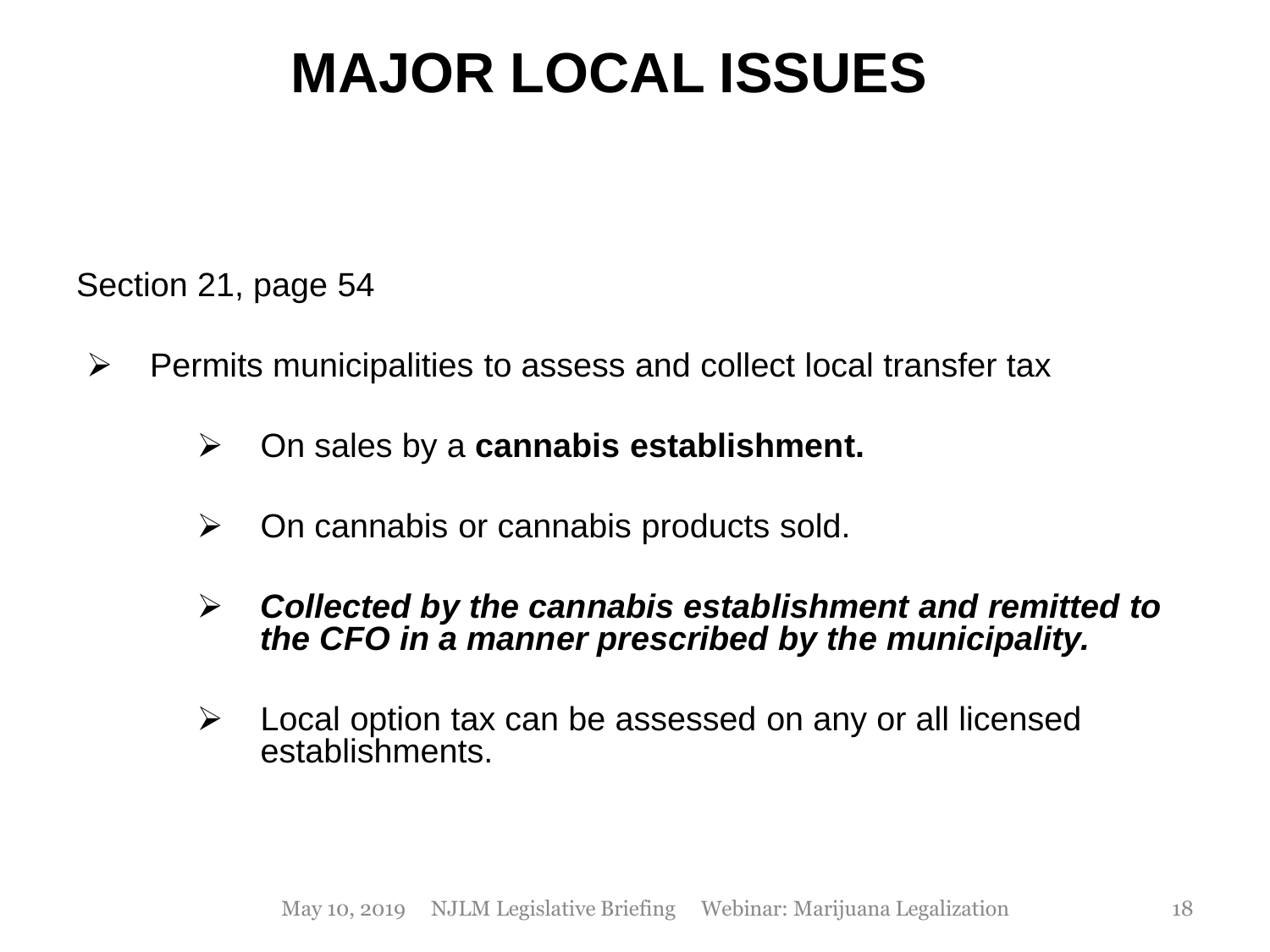# **MAJOR LOCAL ISSUES**

- $\triangleright$  All 4 licenses may be taxed by host municipality.
	- $\geq$  2% on growth/cultivation (Class 1)
	- $\geq$  2% on Processing (Class 2)
	- $\triangleright$  1% Wholesaler (Class 3)
	- $\triangleright$  3% Retail (Class 4)
- Municipality may…"*adopt an ordinance imposing a transfer tax on the sale of cannabis items by a cannabis establishment that is located in the municipality."*
- *"A local tax ordinance…shall also include provision for imposing a user tax, at the equivalent transfer tax rates, on any concurrent license holder...operating more than one cannabis establishment."*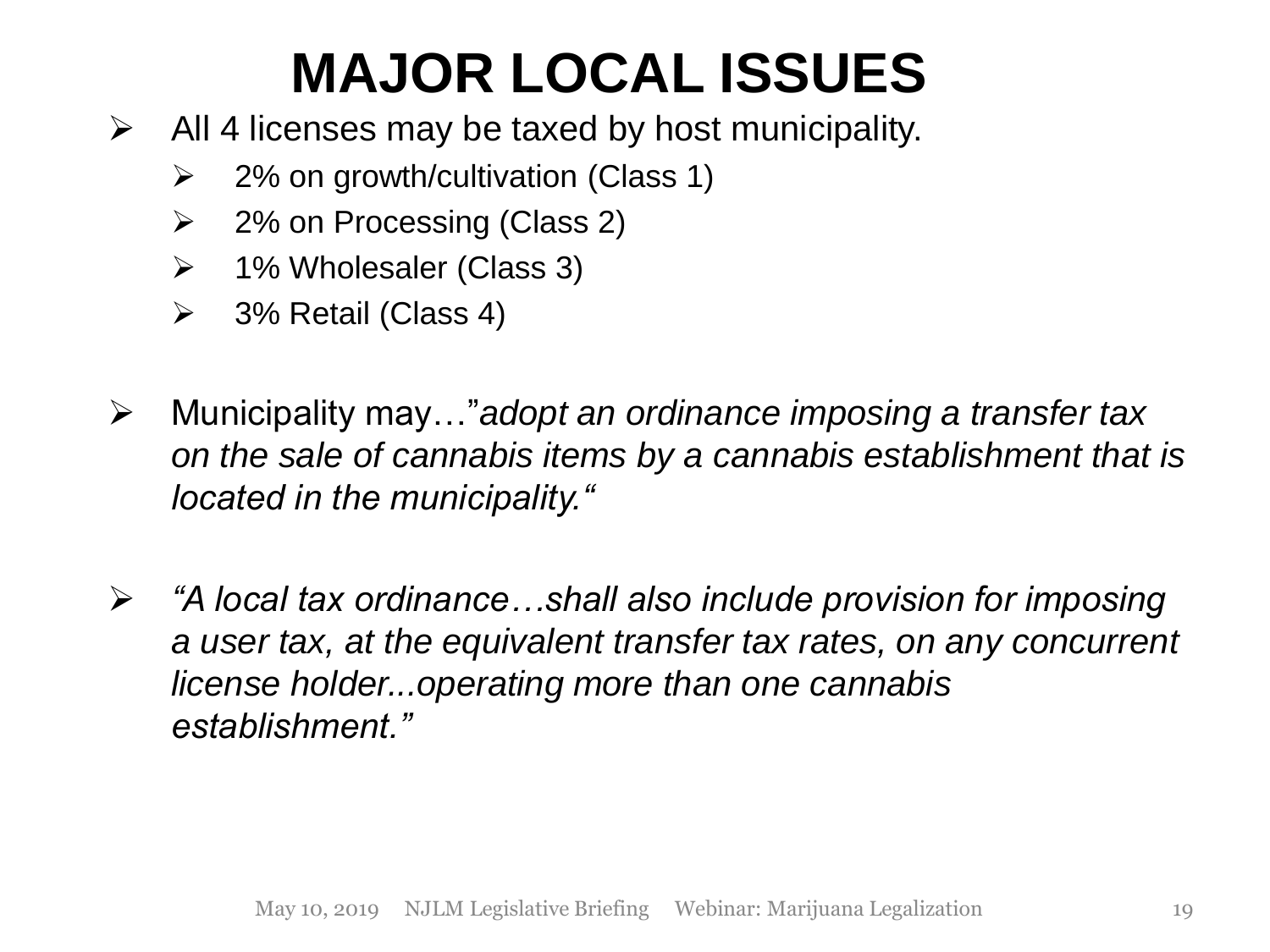Section 22

- $\triangleright$  Permits municipal ordinance to govern:
	- $\triangleright$  Time
	- **► Location**
	- $\triangleright$  Manner
	- $\triangleright$  Number of establishments
	- $\triangleright$  Civil penalties for municipal ordinance violations
- $\triangleright$  Previously adopted ordinances are null and void, must act again.
- $\triangleright$  Can prohibit operation of any one or more classes of establishments
	- $\triangleright$  Applies throughout the municipality (even if municipality is part of larger State planning areas)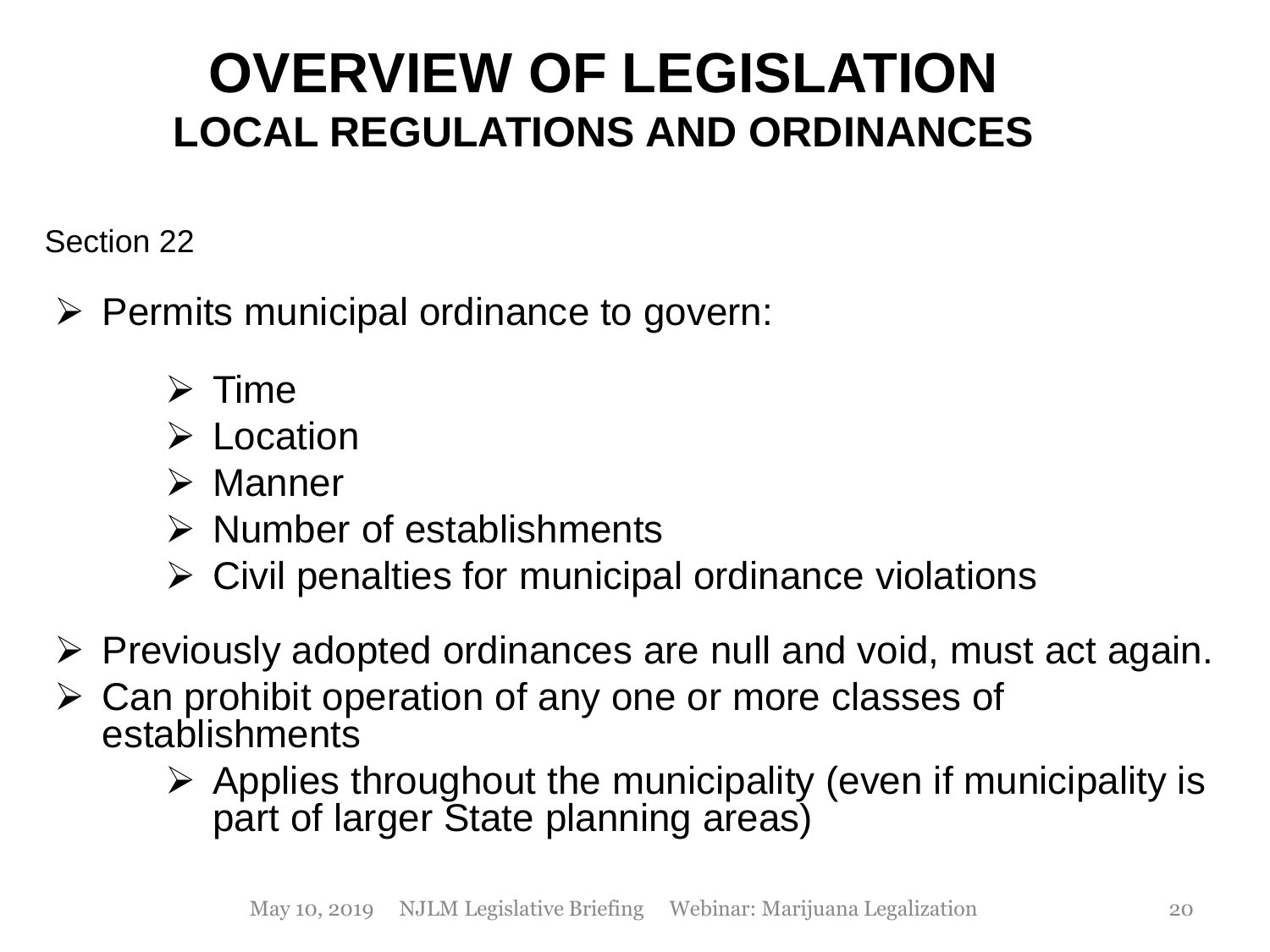Section 22

- Municipal Opt-Out: 180 days from effective date of the Act.
- $\triangleright$  Miss 180 day deadline:
	- $\triangleright$  the growing, cultivating, processing, and selling are permitted uses in all industrial zones
	- $\triangleright$  retail sale a conditional use in commercial or retail zones, subject to the conditions of the local zoning ordinance or a variance
- $\triangleright$  5 year timeframe
	- $\triangleright$  May opt-out of any or all
	- $\triangleright$  If you opt out, you can opt in any time.
	- $\triangleright$  Existing facilities grandfathered
	- $\triangleright$  Five-year intervals thereafter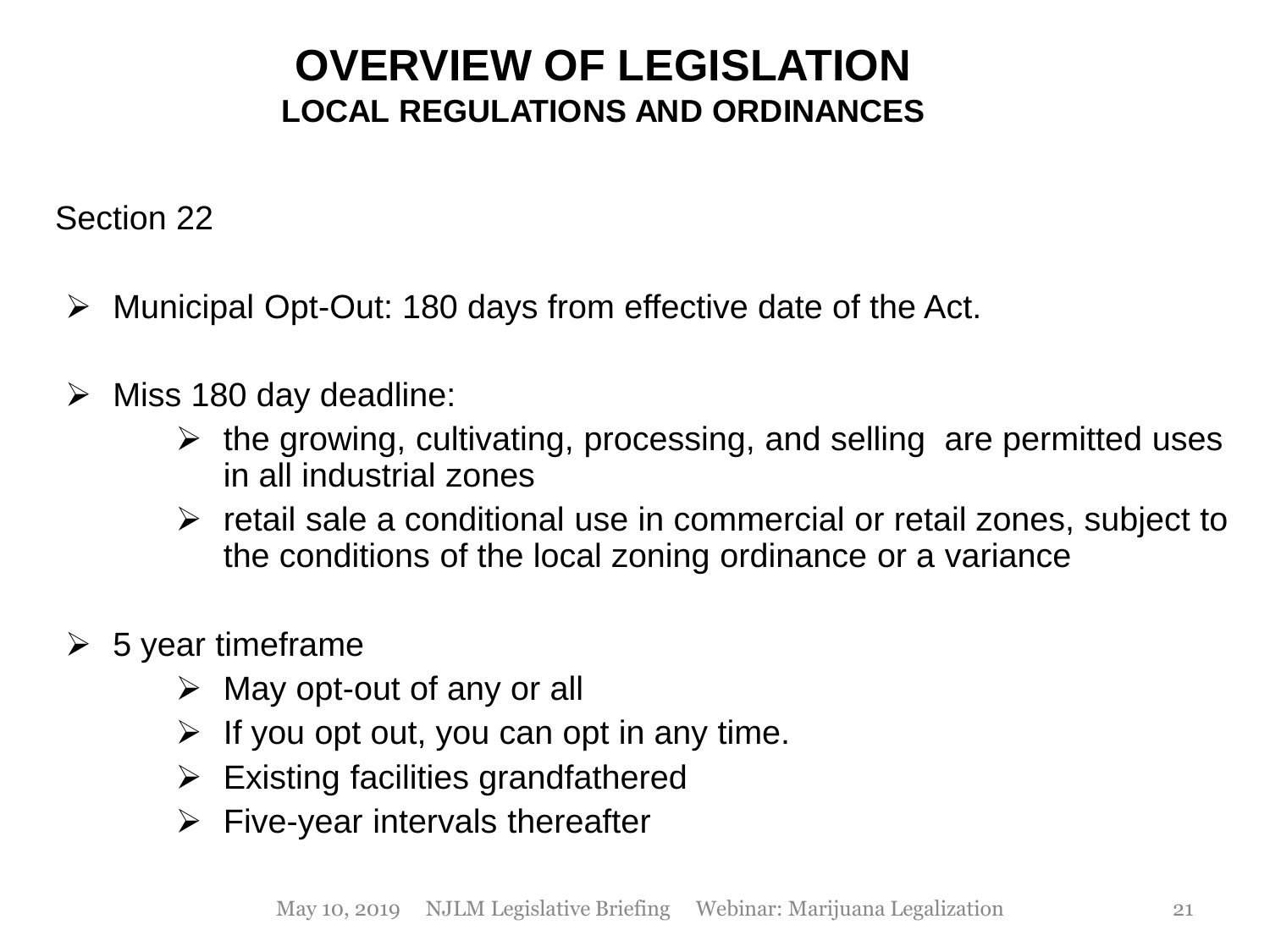| <b>OPT OUT</b> | <b>Deadlines/Timeframe</b>                                                                               | <b>Consideration/Reconsideration</b> |
|----------------|----------------------------------------------------------------------------------------------------------|--------------------------------------|
|                | 180 days to pass ordinance to opt out<br>of any one or all class or classes of the<br>business.          | Can "opt in" at any time.            |
|                | After 5 years, need to act again, either<br>to pass again the same ordinance or to<br>amend accordingly. |                                      |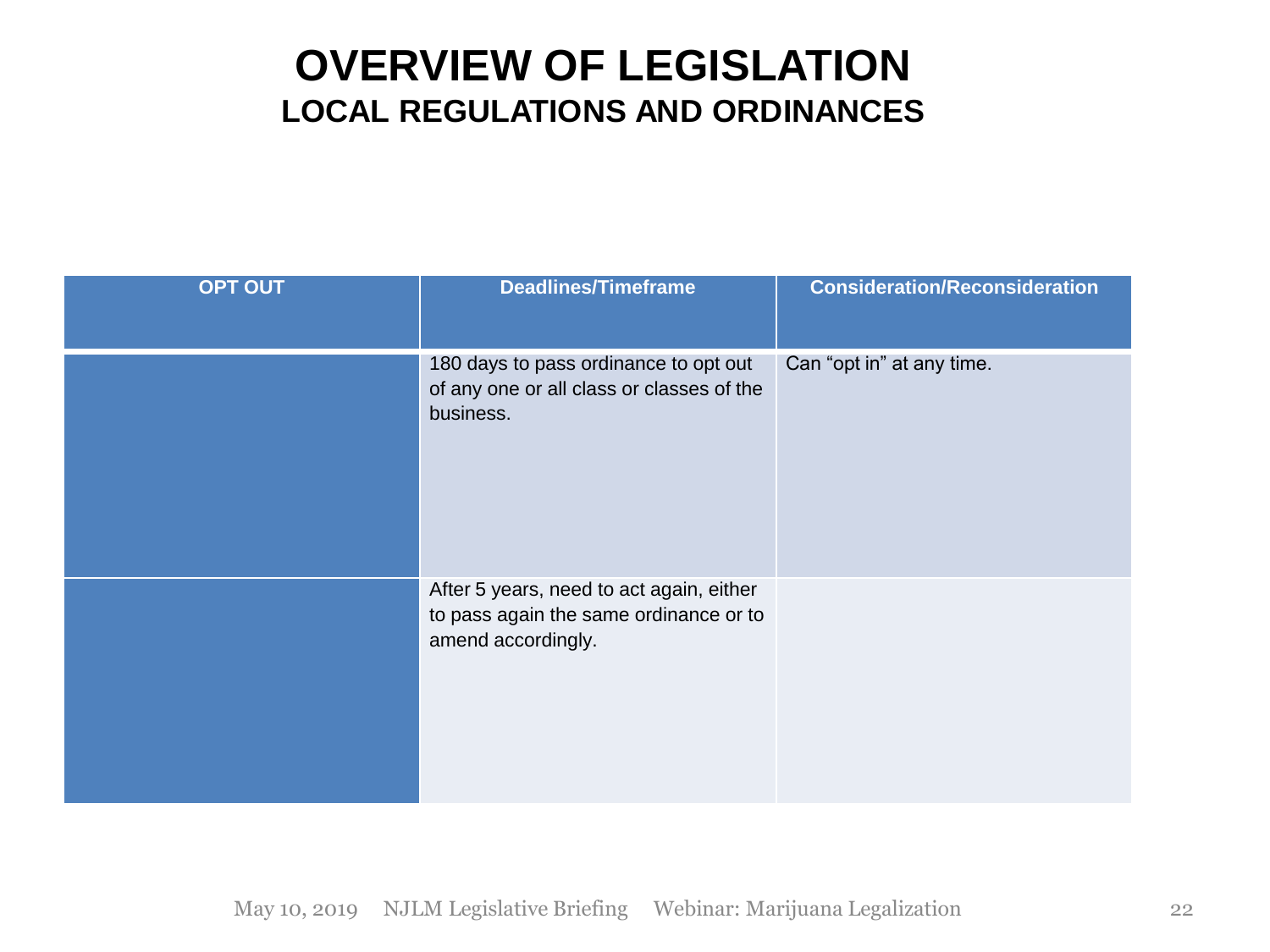| <b>OPT IN</b> | <b>Deadlines/Timeframe</b>                                                                                                                          | <b>Consideration/Reconsideration</b>                                                                                                                                                                                                                                                                                                                                 |
|---------------|-----------------------------------------------------------------------------------------------------------------------------------------------------|----------------------------------------------------------------------------------------------------------------------------------------------------------------------------------------------------------------------------------------------------------------------------------------------------------------------------------------------------------------------|
|               | Take no action within 180 days of<br>the Act                                                                                                        | Permitted Use in all industrial<br>zones: growing, cultivating,<br>processing and selling and<br>reselling of cannabis and cannabis<br>items by a grower, processor or<br>wholesaler;<br>Conditional Use in commercial or<br>retail zones, subject to meeting<br>conditions set forth in local zoning<br>ordinance or upon granting of a<br>variance: retails sales. |
|               |                                                                                                                                                     | Cannot reconsider until 5 years,<br>when municipality may choose to<br>opt out of one or more licenses;<br>existing license holders<br>grandfathered.                                                                                                                                                                                                                |
|               | Nothing in bill prevents<br>municipality opt in by ordinance;<br>affirmative action may be<br>preferred to assess local<br>conditions and opinions. |                                                                                                                                                                                                                                                                                                                                                                      |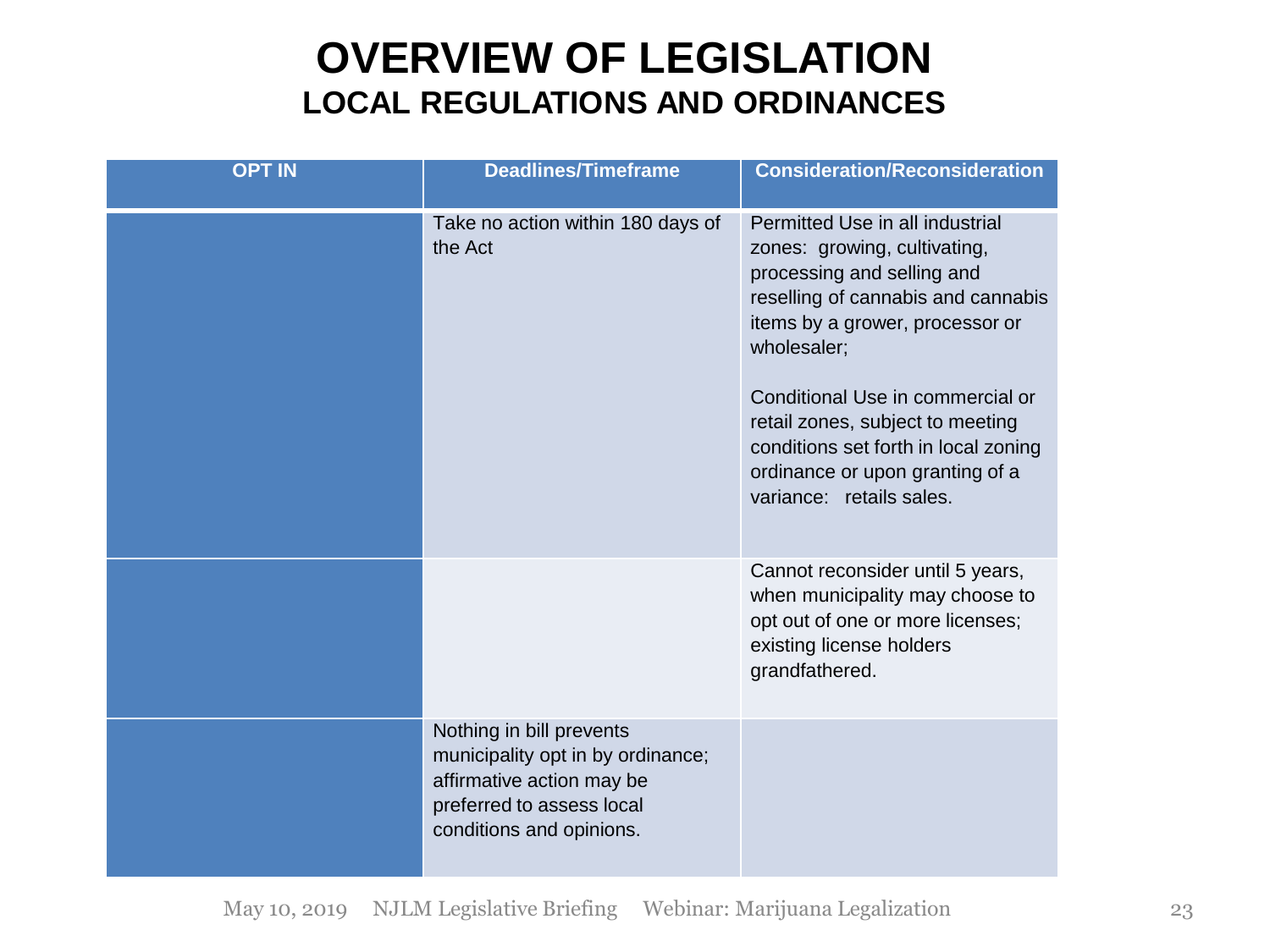# **LOCAL ISSUE-PUBLIC PLACE**

#### Section 57, page 143

"A municipality may enact an ordinance making it unlawful for any person who is of legal age and consumers, other than by smoking, a cannabis item available for lawful consumption…in any public place…other than school property…for which unlawful consumption is a disorderly person offense or alternatively as prohibited by the owner or person responsible for the operation of that public place."

#### Section 61, amends NJSA 40:48-1.2

"A municipality may enact an ordinance making it unlawful for any person under the legal age who, without legal authority, knowingly possesses or knowingly consumes an alcoholic beverage or a cannabis item, other than by smoking, on private property.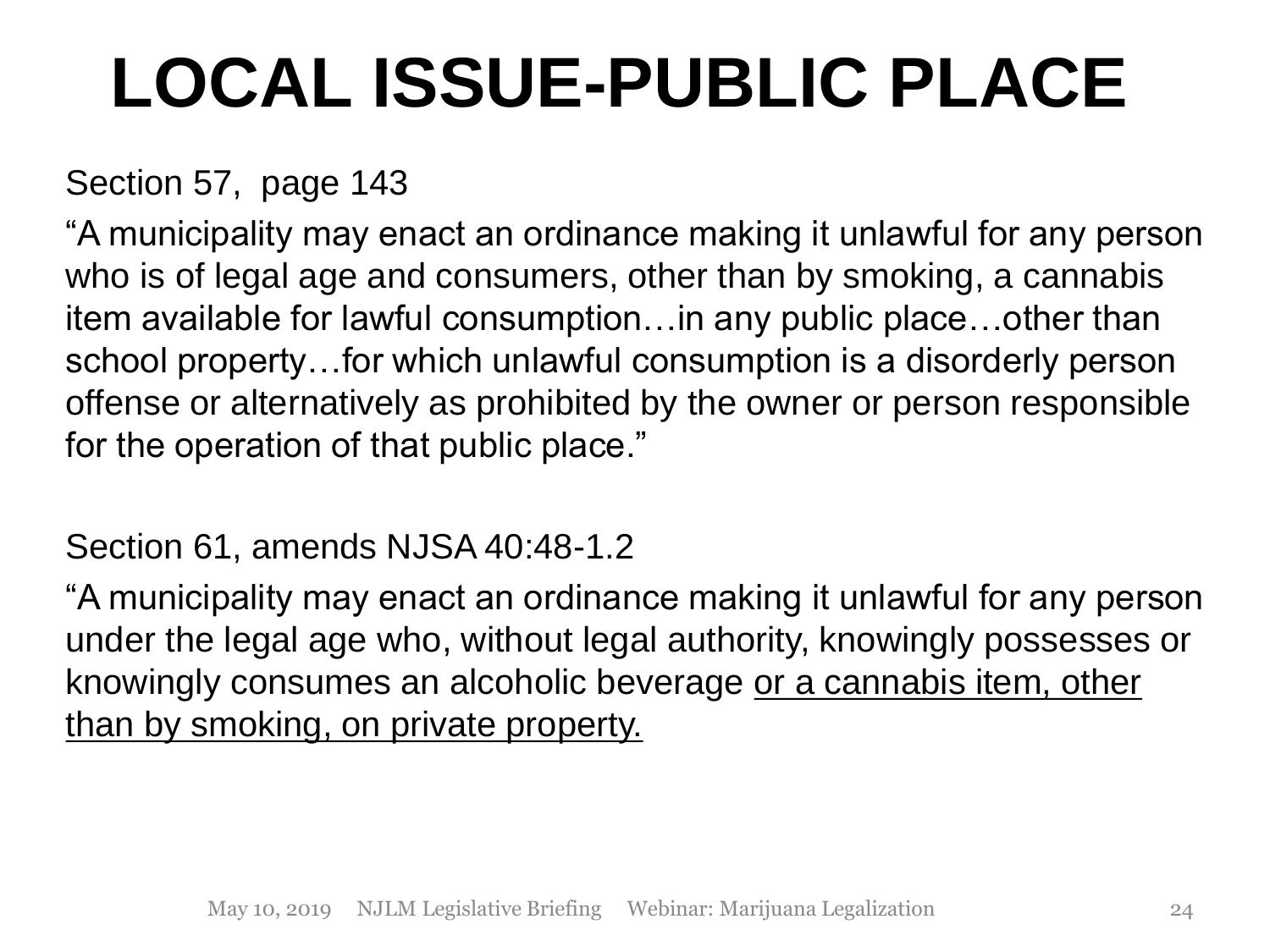### **LOCAL ISSUE CONSUMPTION AREAS**

Cannabis Consumption Area, Section 82, page 170.

- $\triangleright$  Operated by cannabis retailer or alternative treatment center
- Requires both State and local endorsement; State may only endorse after written approval of municipality.
- $\triangleright$  May not be within 1,000 feet of boundary with an adjoining municipality that does not permit retail cannabis.
- $\triangleright$  Is either a
	- indoor…structurally enclosed…separate from retail or treatment center
	- Exterior structure…on same premise…separate or connected

 $\triangleright$  Purchase/obtained on site or brought in by consumer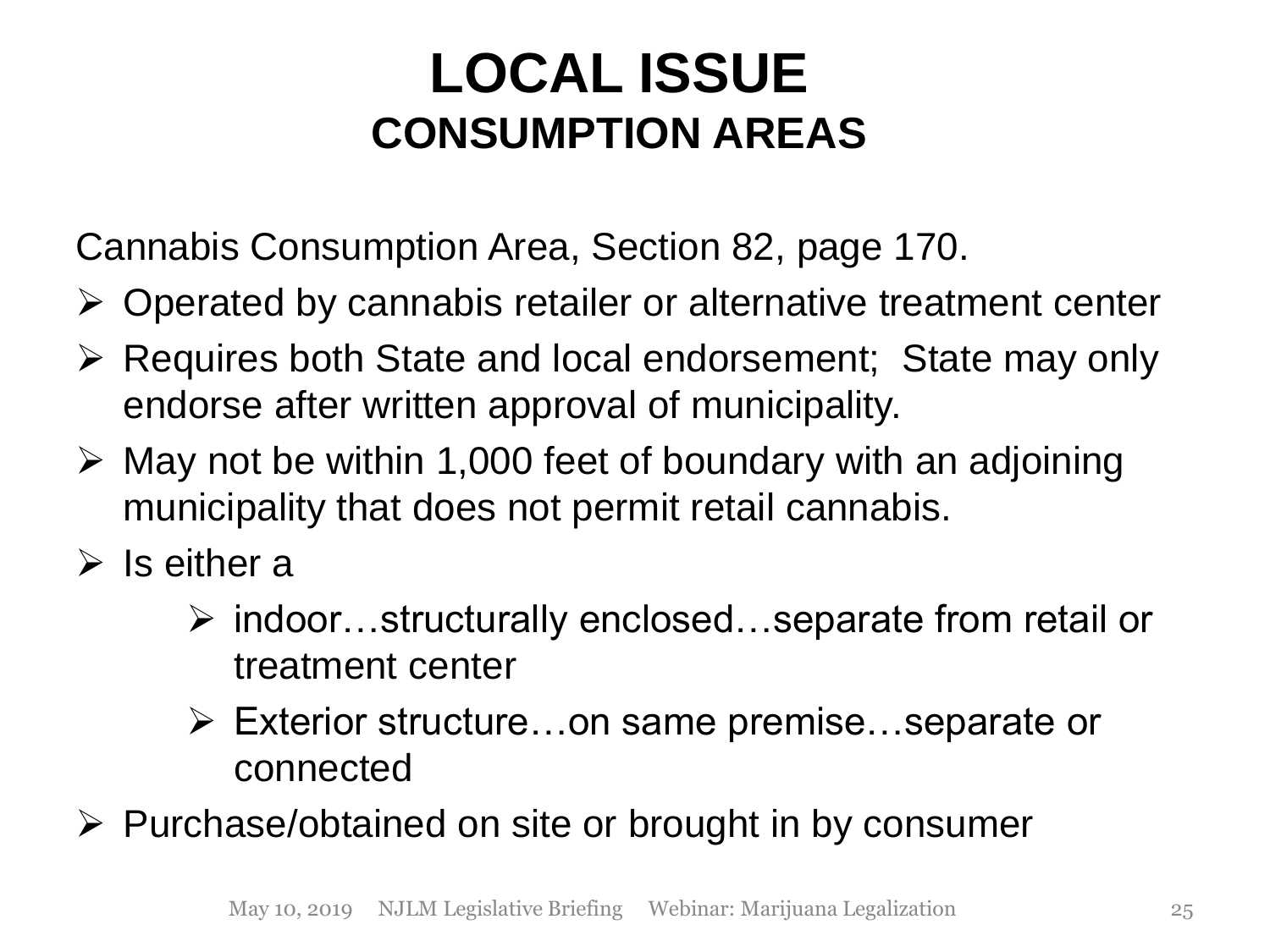#### **LOCAL ISSUE IMPACT ZONES**

- $\triangleright$  "Impact zone" define as:
	- $\triangleright$  Local governmental entity, in parts or entire,
	- $\triangleright$  Based on past criminal marijuana enterprises contributing to:
		- $\triangleright$  Higher concentrations of law enforcement activity
		- $\triangleright$  Unemployment
		- $\triangleright$  Poverty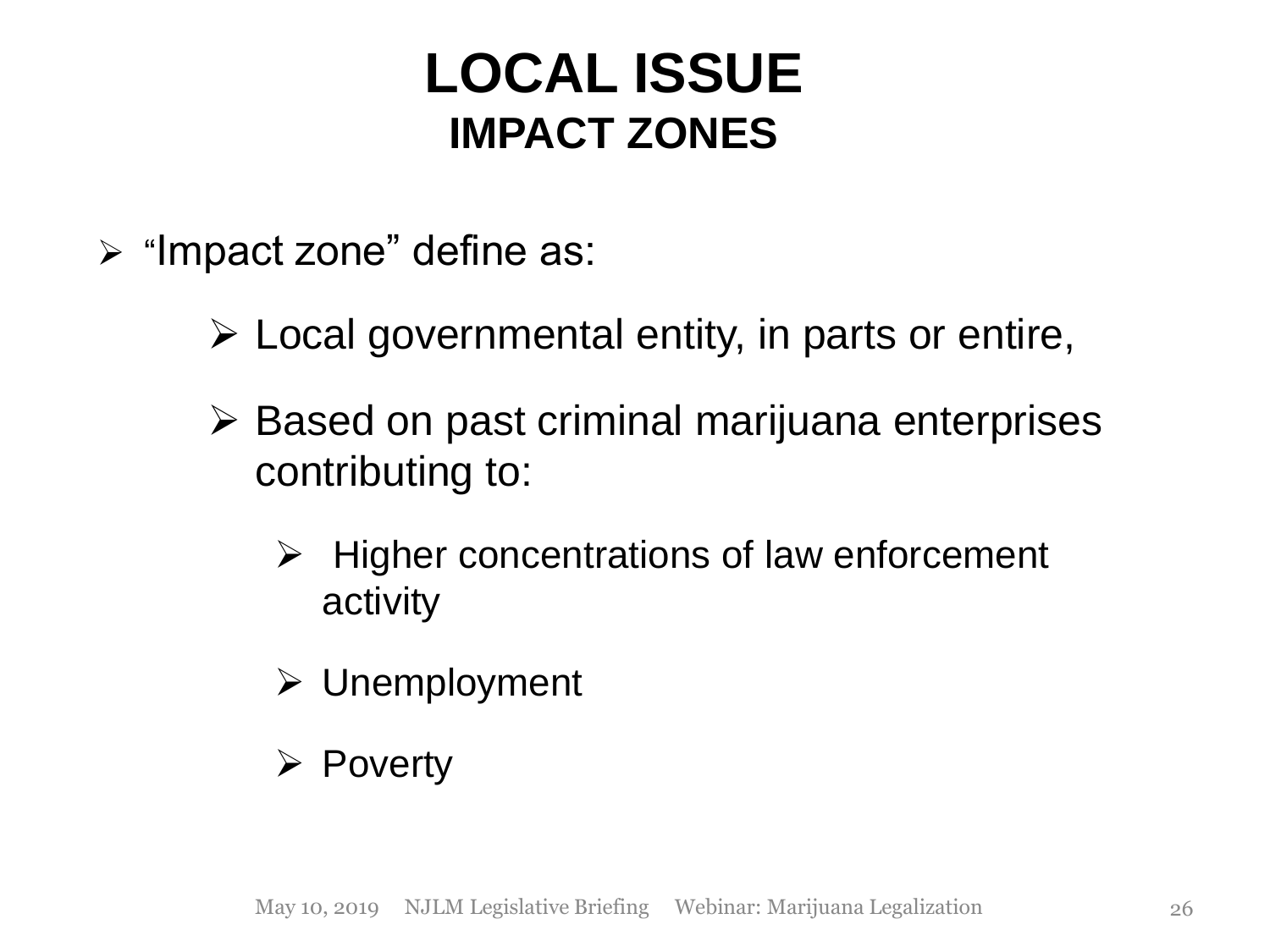# **LOCAL ISSUE** Impact Zones

 $\triangleright$  Only for municipalities with

Population 120,000 or more

### **OR**

- Top 33% of marijuana or hashish related arrest (N.J.S.A. 2C:35-10)
- Crime index of 1,000 based on Uniformed Crime Report
- Top 15% of Average annual unemployment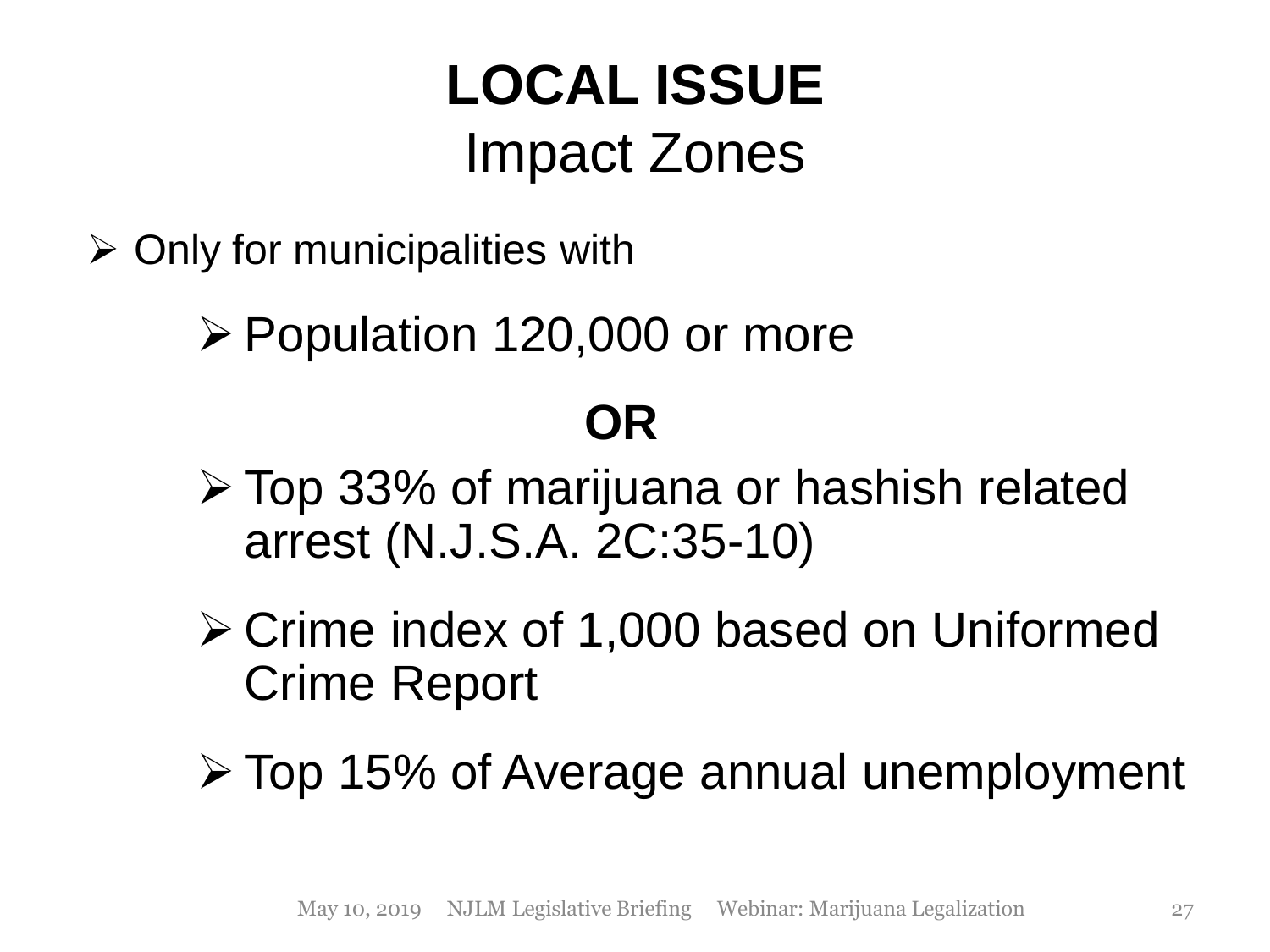#### **LOCAL ISSUE IMPACT ZONES**

- $\triangleright$  License applications will be scored based on point scale
- $\triangleright$  Criteria for applicant:
	- $\triangleright$  Existing collective bargaining agreement with a labor organization in NJ or elsewhere
	- $\triangleright$  Resides in an "impact zone"
	- $\triangleright$  Plans to employ employees who reside in an impact zone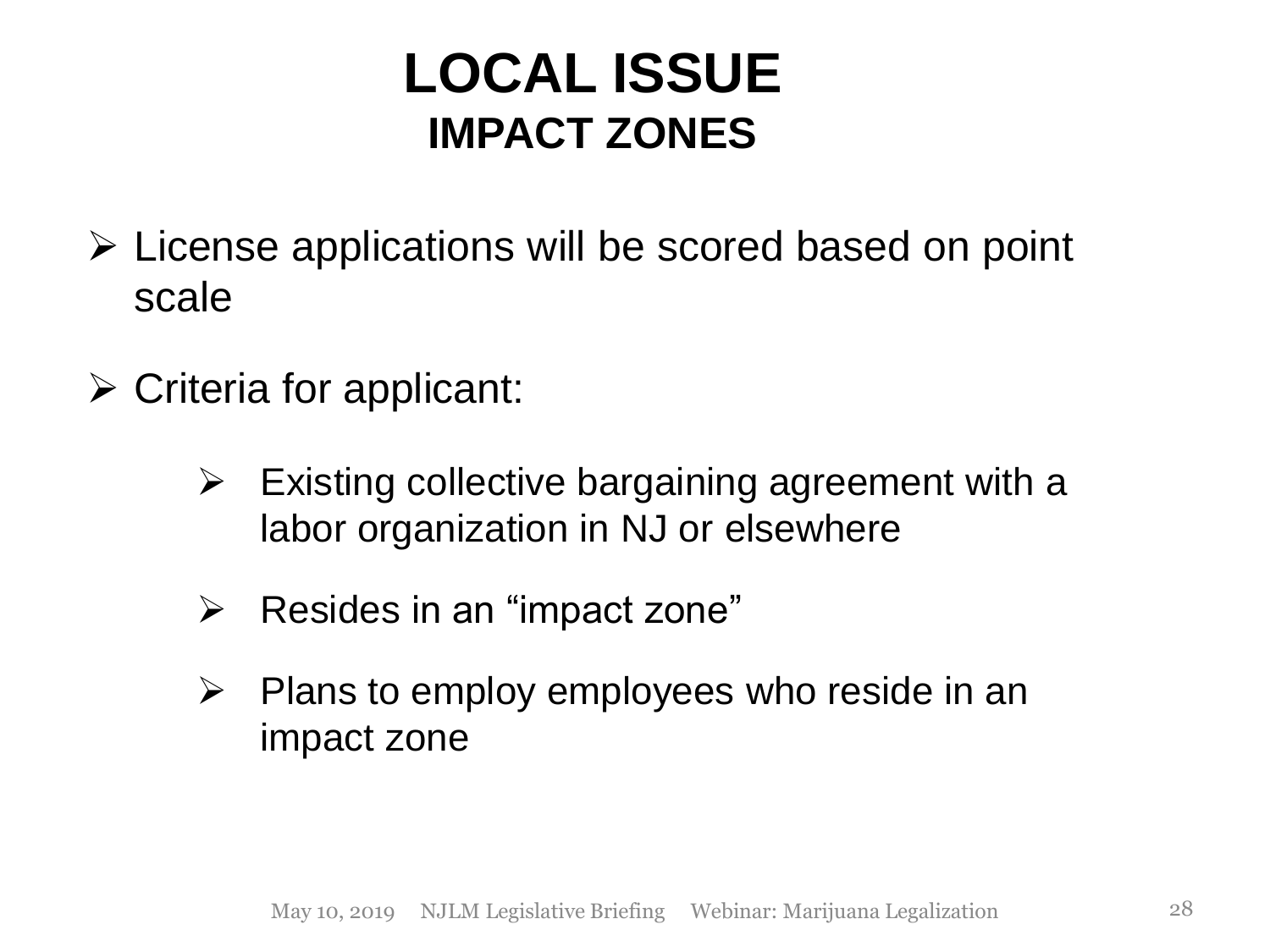#### **OVERVIEW OF LEGISLATION EXPUNGEMENT AND THE COURTS**

- $\triangleright$  Cannabis related offenses of up to 5 pounds will be expunged, with a system in place within 9 months of the effective date of the Act.
- $\triangleright$  Vacate sentences of those currently incarcerated or on probation.
- $\triangleright$  Filing fee for individuals will be waived; the State is to provide funding for the expedited expungement process.
- $\geq$  2 tier expungement process:
	- $\triangleright$  Expedited expungement: apply to Superior Court to facilitate petitions for expungement.
	- $\triangleright$  Virtual expungement: clear past offenses by prohibiting consideration of past offenses for employment applications, state professional licenses, etc.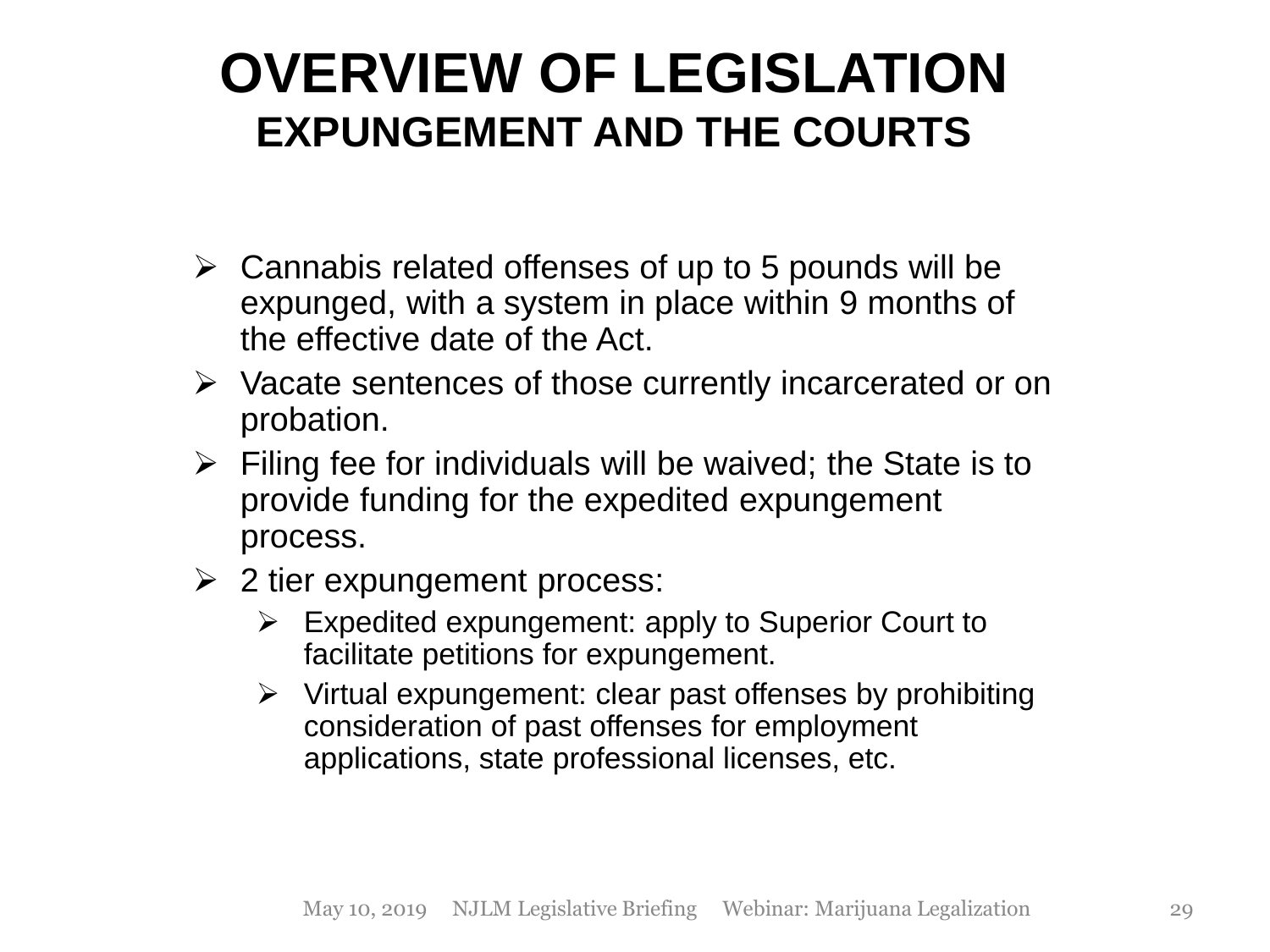- $\triangleright$  S-10 would expand the current list of qualifying medical conditions making it possible for many more conditions to be eligible for treatment with cannabis. S-10 also gives the Commission the ability to expand this list of medical conditions as they see fit. (see, Section 3.)
- $\triangleright$  Most notably, for the first time, opioid use disorder would be eligible cannabis treatment, along with a host of other conditions including:
	- $\triangleright$  Seizures
	- $\triangleright$  Epilepsy
	- $\triangleright$  AIDs or HIV
	- $\triangleright$  Crohn's disease
	- $\triangleright$  Muscular dystrophy
	- $\triangleright$  Anxiety
	- $\triangleright$  Migraine
	- $\triangleright$  Tourette's
	- $\triangleright$  And many more.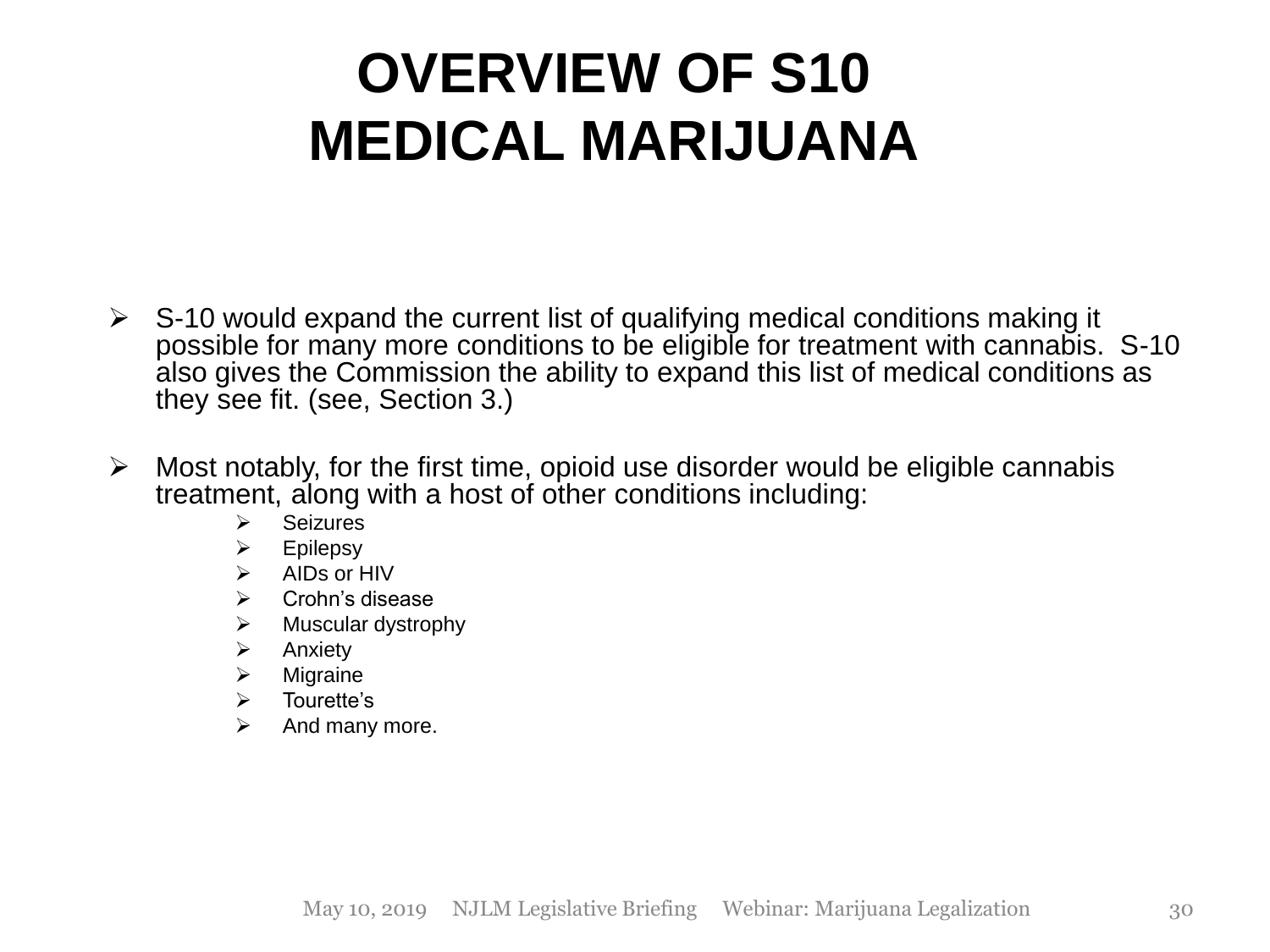- $\triangleright$  There would be four types of permits, each with different abilities:
	- Medical Cannabis Cultivator
		- Can possess, cultivate, deliver, transfer, transport supply, and sell medical cannabis to other cultivators, dispensaries, or treatment centers but not patients or caregivers.
	- Medical Cannabis Dispensary
		- Can purchase from and sell to all other permit holders and can possess, display, deliver, transfer, transport, distribute, supply, sell, and dispense medical cannabis to qualified patients and their caregivers.
	- Medical Cannabis Manufacturer
		- Can produce, manufacture, or otherwise create medical cannabis products and sell to other manufacturers and dispensaries but cannot cultivate nor can they sell to qualified patients or caregivers.
	- Medical Cannabis Treatment Center
		- This is a very broad permit and would allow the holder to operate as any of the other three types of permits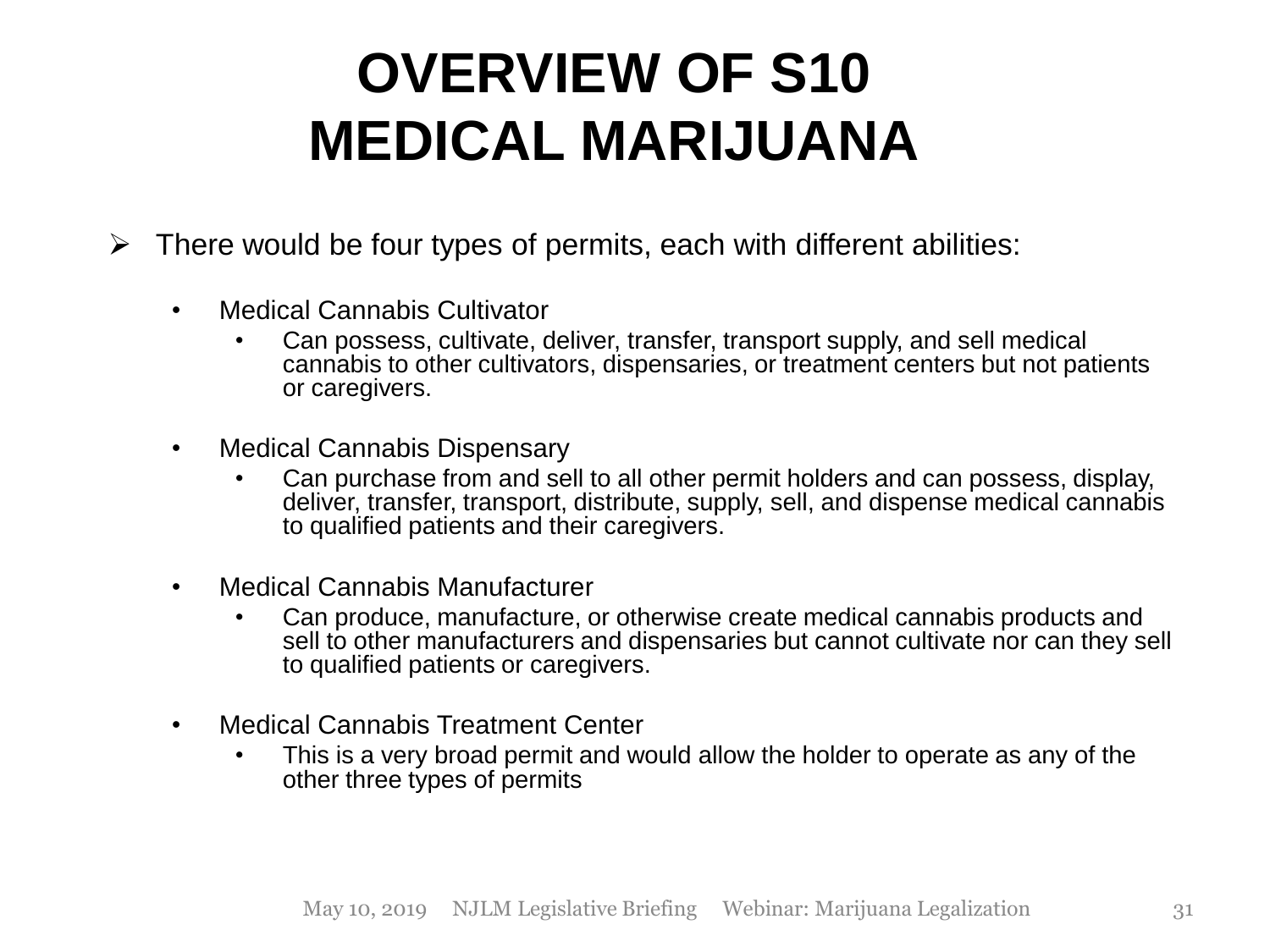Land Use Implications

- $\triangleright$  "No health care facility shall be penalized or denied any benefit under State law solely for permitting or prohibiting the handling, administration, usage, or storage of medical cannabis, provided that facility's policies related to medical cannabis are consistent with all other facility policies concerning medication handling, administration, usage or storage." Section 8. n.(1)
- $\triangleright$  This section could be interpreted as putting limitations on a municipality's land use controls. Meaning, if an area is zoned with medical offices as a permitted use, then a medical cannabis dispensary could not be prohibited from operating there.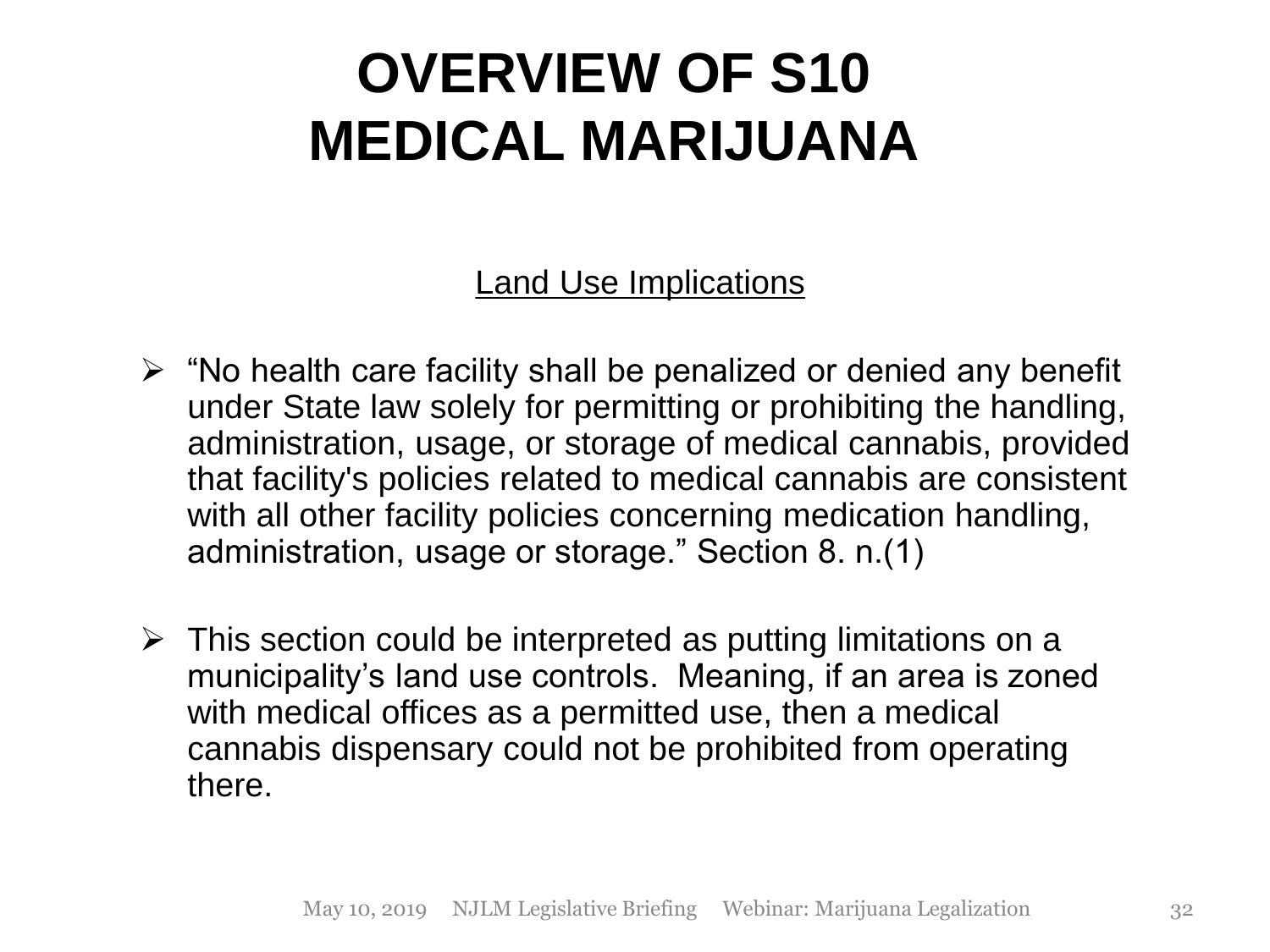Land Use Implications

 $\triangleright$  "In no case shall a medical cannabis cultivator or clinical registrant operate or be located on land that is valued, assessed or taxed as an agricultural or horticultural use pursuant to the "Farmland Assessment Act…" Section 10. (5)(a)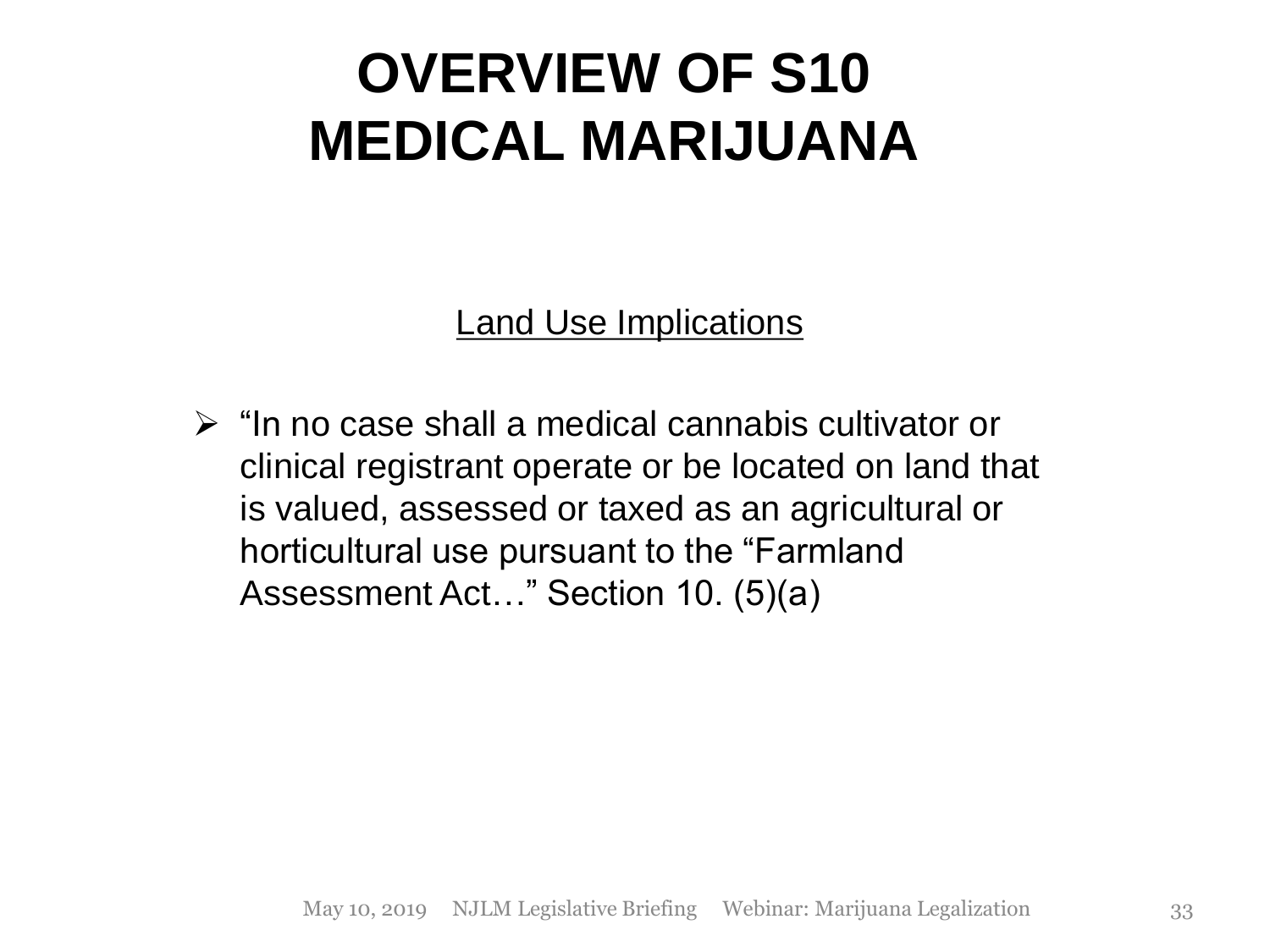Land Use Implications

- $\triangleright$  The permitting process for any medical cannabis permit application requires certain municipal approvals.
- $\triangleright$  First, the permit applicant is required to provide zoning approvals, as proven through a letter or affidavit from the municipal official that the planned location conforms with municipal zoning requirements.
- $\triangleright$  Second, the permit applicant needs to submit proof of "local" support for the suitability of the location." This can be demonstrated by a resolution adopted by the governing body.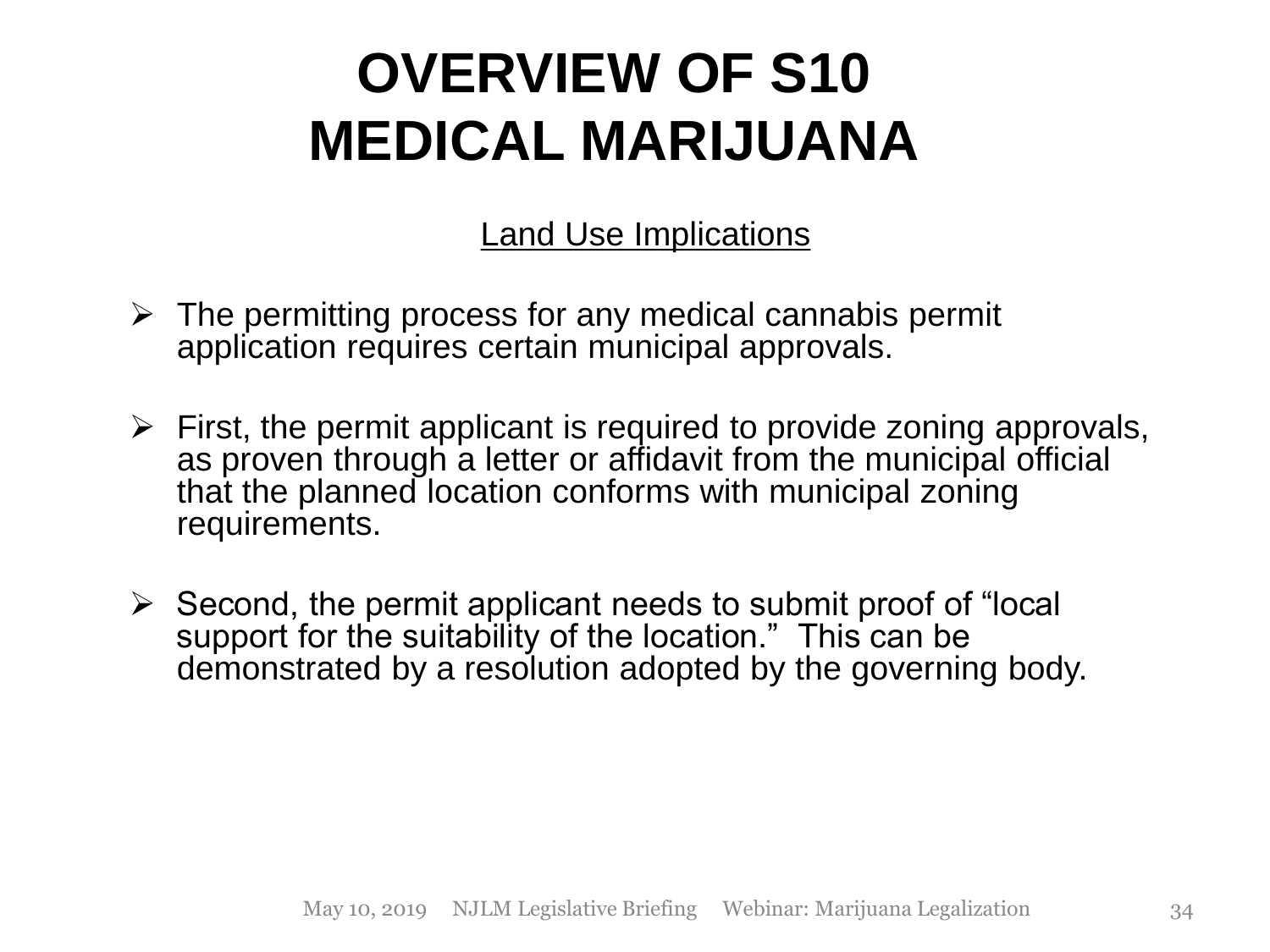# Questions and Answers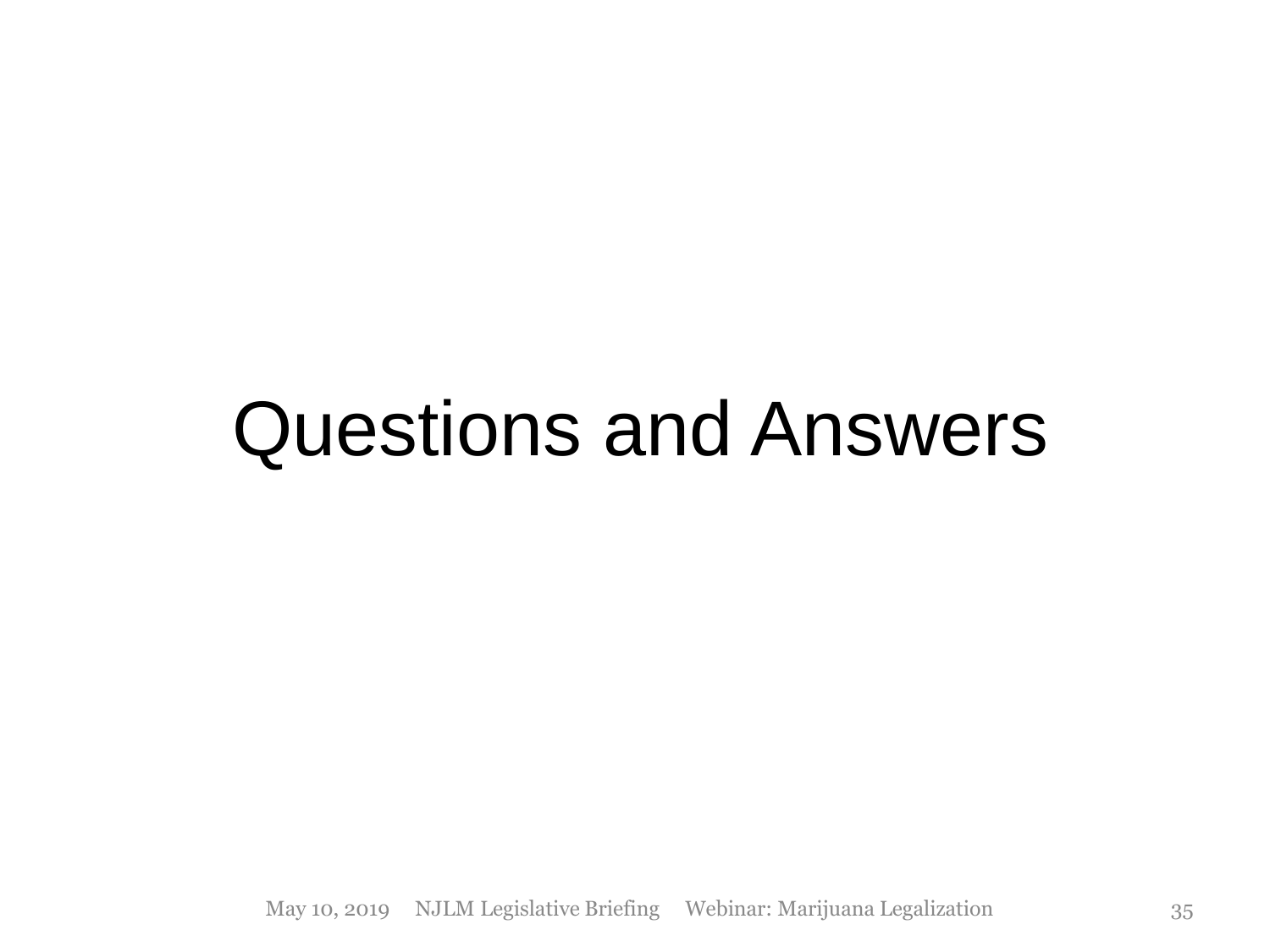# **MONITOR DEVELOPMENTS**

Please monitor League alerts for any such developments.

- [www.njlm.org](http://www.njlm.org/)
- Register for Cannabis Newsflash alerts at [www.njlm.org/682/Stay-Connected](https://www.njlm.org/682/Stay-Connected)
- League Cannabis ' Resource page at [www.njlm.org/cannabis](http://www.njlm.org/cannabis)
- $\triangleright$  Friday Recap letters
- Town Crier Blog at [njlmblog.wordpress.com](https://njlmblog.wordpress.com/)
- $\triangleright$  Like us on Facebook at [facebook.com/njleague](http://www.facebook.com/njleague)
- $\triangleright$  Follow us on Twitter  $@$ nj league
- LinkedIn: [linkedin.com/company/new-jersey-league-of-municipalities](http://www.linkedin.com/company/new-jersey-league-of-municipalities)